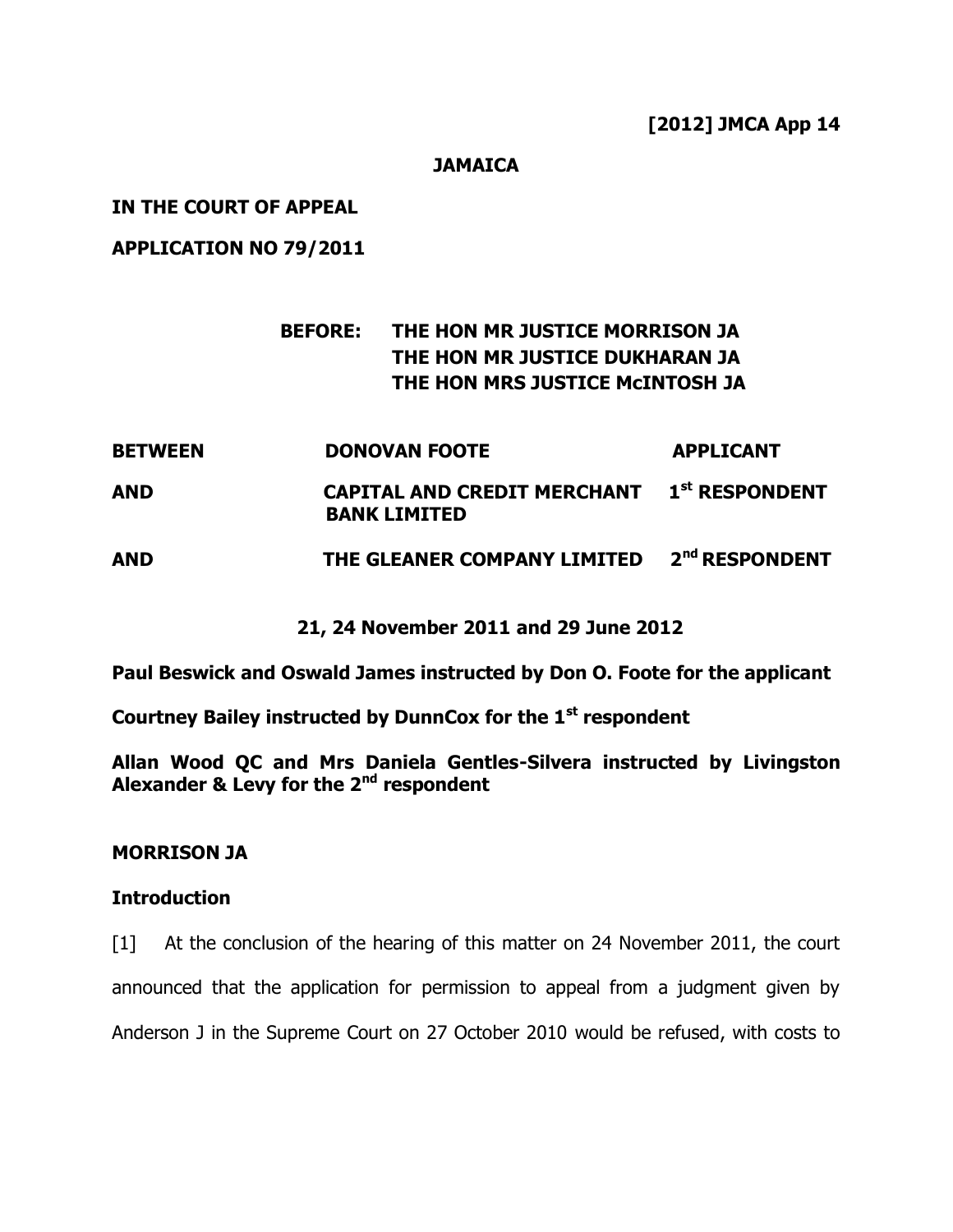the  $1<sup>st</sup>$  and  $2<sup>nd</sup>$  respondents, to be agreed or taxed. These are my reasons for concurring in the court's decision.

[2] On 4 November 2010, the applicant moved this court for permission to appeal against Anderson J's judgment, the learned judge having previously refused an oral application for permission made to him immediately after he had delivered his judgment. The application was accompanied by a draft of the notice and grounds of appeal, the judgment of Anderson J and an affidavit of the applicant in support. On 18 November 2010, written submissions in opposition to the application were filed on behalf of the 2<sup>nd</sup> respondent.

[3] On 10 January 2011, the application was considered by Panton P, who issued the following direction to the Registrar:

> "I intend to deal with this matter on paper. Kindly ascertain whether the applicant has anything to say in response to the submissions filed by [the  $2^{nd}$  respondent's attorneys-at-law] on 18 November 2010. If he has, submissions are to be filed within seven days of the communication of this instruction to him."

[4] On 19 January 2011, in response to this direction, the applicant filed written submissions in answer to the  $2<sup>nd</sup>$  respondent's submissions opposing the grant of permission to appeal, together with authorities in support, and two additional affidavits.

[5] On 4 April 2011, after consideration of the matter on paper, Panton P made the following order:

> "I have considered the submissions. The judgment of Anderson J. seems unassailable. In the circumstances,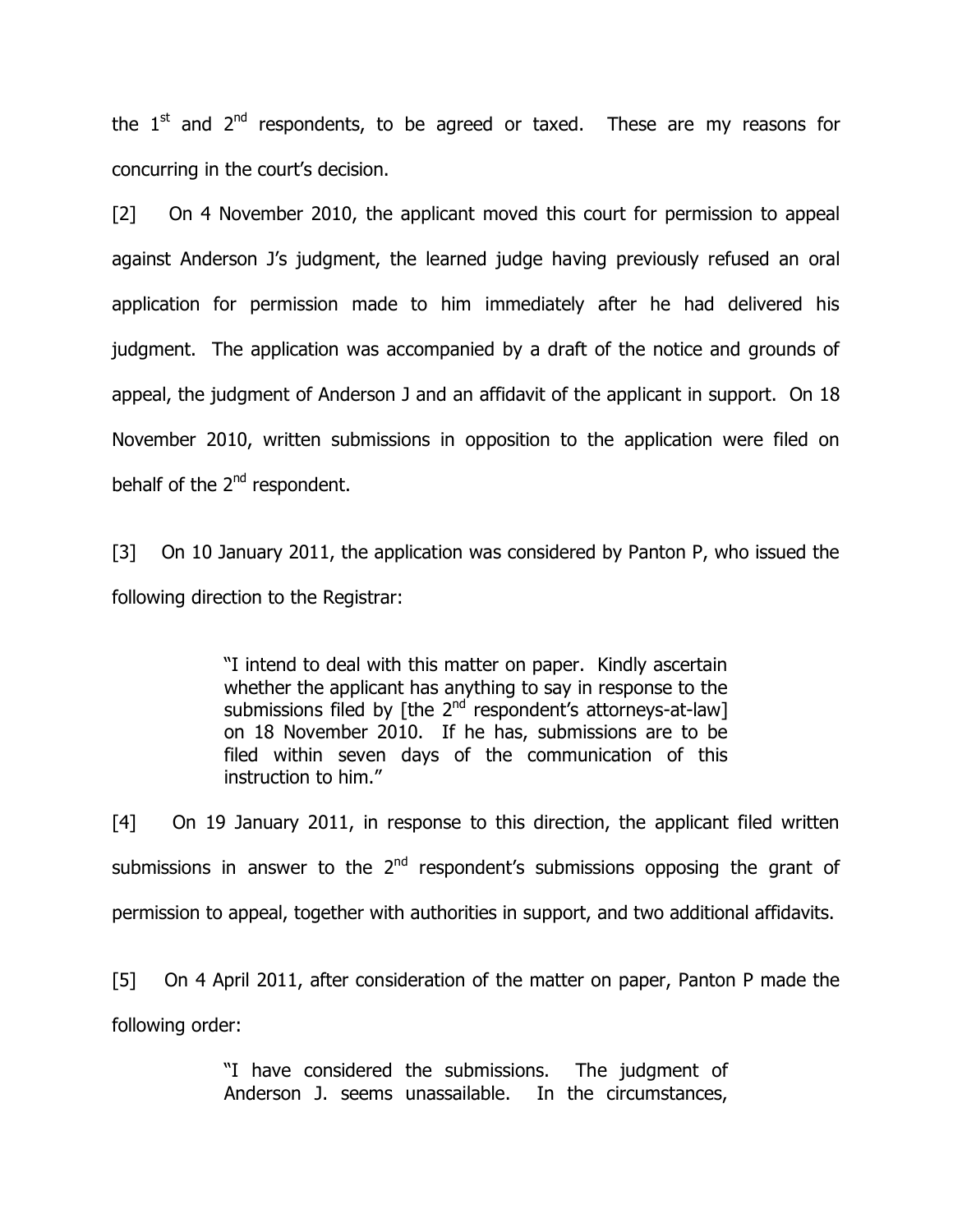section 106 of the Registration of Titles Act stands firmly in the path of the applicant.

The application for permission to appeal is accordingly refused. Costs of the application to the respondent Gleaner Co. to be agreed or taxed."

[6] By this application, the applicant seeks an order discharging Panton P's order, on the ground that the application for permission to appeal, being one which the judge was minded to refuse, ought not to have been considered and refused without the applicant having been given a hearing. In support of the application, the applicant places particular reliance on rule 1.8(6) and (7) of the Court of Appeal Rules, 2002 ('the CAR').

[7] Section 11(1)(f) of the Judicature (Appellate Jurisdiction) Act provides that no appeal shall lie to this court from any interlocutory order without the leave of the judge of the court below or of the Court of Appeal, save in certain specified cases, none of which is applicable in the instant case. It is common ground that in the instant case an appeal from Anderson J's judgment required leave, or, in the more modern usage of the Civil Procedure Rules, 2002 ('the CPR') and the CAR, 'permission'. It is also common ground that, as I have already indicated, the applicant, as he was obliged to do by virtue of rule 1.8(2) of the CAR, did in fact seek leave in the first place from the learned judge, who refused to grant it.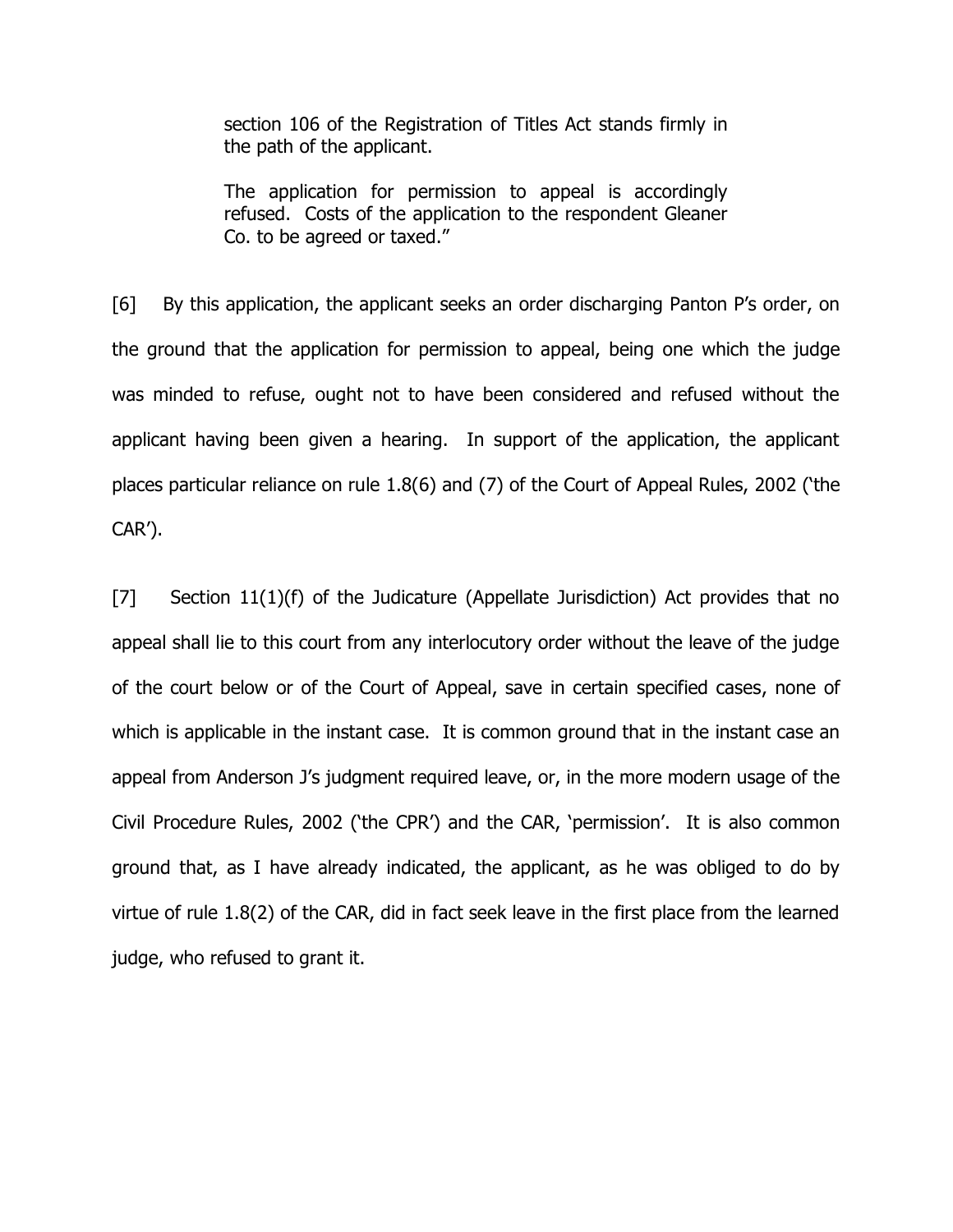[8] Rule 1.8 of the CAR prescribes the procedure by which permission to appeal may be obtained from this court, where it is required. Particularly relevant are subparagraphs (5), (6) and (7), which are in the following terms:

- "(5) An application for permission to appeal made to the court may be considered by a single judge of the court unless it is an appeal involving a sentence of death.
- (6) The judge may give permission without hearing the applicant.
- (7) **However if the judge is minded to refuse permission he or she must direct –**
	- **(a) that a hearing in chambers be fixed; and**
	- **(b) whether that hearing is to be by a single** 
		- **judge or the court**." [Emphasis supplied]

[9] The clear intent of the rules is therefore that, while applications for permission to appeal can ordinarily be considered and determined by the single judge on paper without hearing the parties, in cases in which the judge forms the view that the application should be refused, he or she is obliged to afford the applicant an opportunity to be heard, either before the judge in chambers or the court itself.

[10] Understandably, and quite properly, Mr Wood QC was careful to point out that (i) Panton P had given the applicant an opportunity to provide him with written submissions to the  $2<sup>nd</sup>$  respondent's submissions opposing the grant of permission to appeal (para. [3] above); (ii) the applicant duly availed himself of that opportunity (para. [4] above]); and (iii) the applicant did not indicate to the learned President that he wished to be heard in chambers. However, there can, in my view, be no doubt that a 'hearing' for the purposes of rule 1.8(7) plainly connotes "an opportunity to state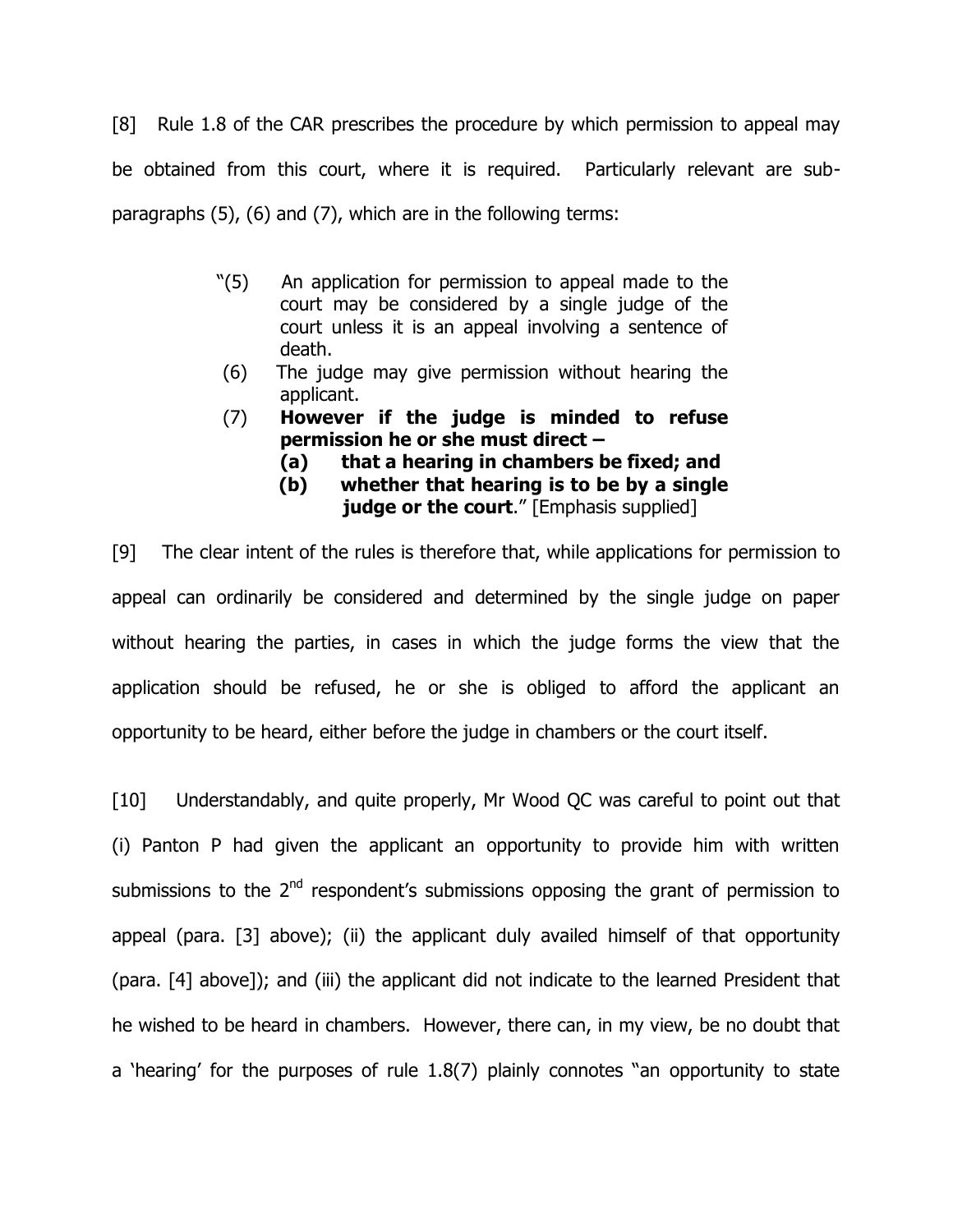one's case" (Concise Oxford English Dictionary,  $11<sup>th</sup>$  edn, page 658) in a formal setting, in the presence of the respondents; and further, that it is the obligation of the single judge ("he or she **must** direct" - emphasis supplied) to give the applicant an opportunity to be heard in these circumstances. I accordingly consider that, no such opportunity having been afforded the applicant in the instant case, the learned President fell into error.

[11] While this conclusion sufficed to dispose of the application that was actually before the court, that is, to discharge Panton P's order, it nevertheless appeared to the court that remitting the matter to the President, or another judge, to consider the application for permission to appeal would not be an optimum use of judicial time. Accordingly, with the agreement of the parties, the court therefore proceeded to consider the application for permission afresh.

#### **The factual background**

[12] The factual background to the application is as follows. Up to 15 February 2008, the applicant was the registered proprietor of commercial premises situated at 103 East Street in the city and parish of Kingston, and registered at Volume 1226 Folio 539 of the Register Book of Titles ('the premises'). The applicant occupied these premises as offices for the purposes of his practice as an attorney-at-law. The  $1<sup>st</sup>$  respondent was the registered mortgagee of the premises, under the terms of an instrument of mortgage dated 2 May 1995, given by the applicant to the  $1<sup>st</sup>$  respondent to secure an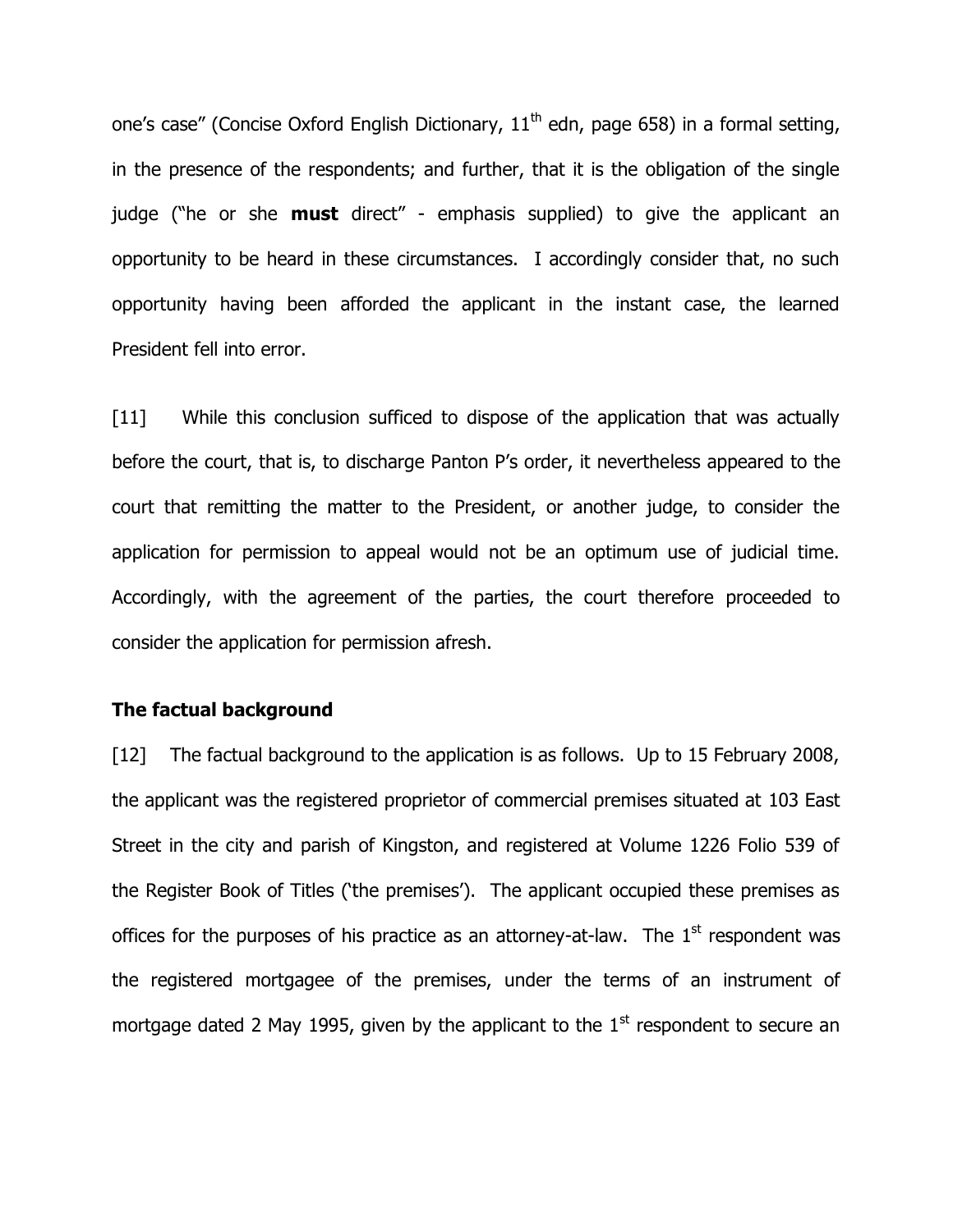indebtedness of \$2,000,000.00, with interest ('the mortgage'). Included in the parties'

mutual agreements recorded in clause two of the mortgage was the following:

"The statutory powers of sale and of appointing a Receiver and all powers conferred on mortgagees by the Registration of Titles Act may be exercised by the Mortgagee not only on the happening of the events mentioned in the said Act but also upon any default after any demand for payment of the moneys hereby secured or any part thereof or immediately upon any other default in or non-compliance with any of the covenants conditions or obligations on the part of the Mortgagor herein contained or hereunder implied without it being necessary in any one or more of such cases to serve any notice or demand on the Mortgagor anything in the Registration of Titles Act or any other Act or Law to the contrary notwithstanding BUT upon any sale made under the statutory power in that behalf the purchaser shall not be bound or concerned to see or enquire whether such sale is consistent with this proviso and if a sale is made in breach thereof the title of the purchaser shall not be impaired on that account."

[13] The applicant having defaulted in payments under the mortgage, the  $1^{st}$ respondent issued proceedings against him in 1998 (Claim No C.L. C-069 of 1998), to recover the amount owing to it under the mortgage. Further, by notice dated 1 February 1999, over the hand of its attorneys-at-law, the  $1<sup>st</sup>$  respondent notified the applicant that the amount owing under the mortgage as at 31 January 1999 was \$4,795,553.97, being \$1,946,940.29 for principal and \$2,848,913.68 for interest. That notice also advised the applicant that, in the event of continued default in payment for a period of one month after service of the notice on him, "the Mortgagee will sell the mortgaged premises in exercise of the Powers of Sale contained in the Act and the said Mortgage". This notice was sent to the applicant by the  $1<sup>st</sup>$  respondent's said attorneys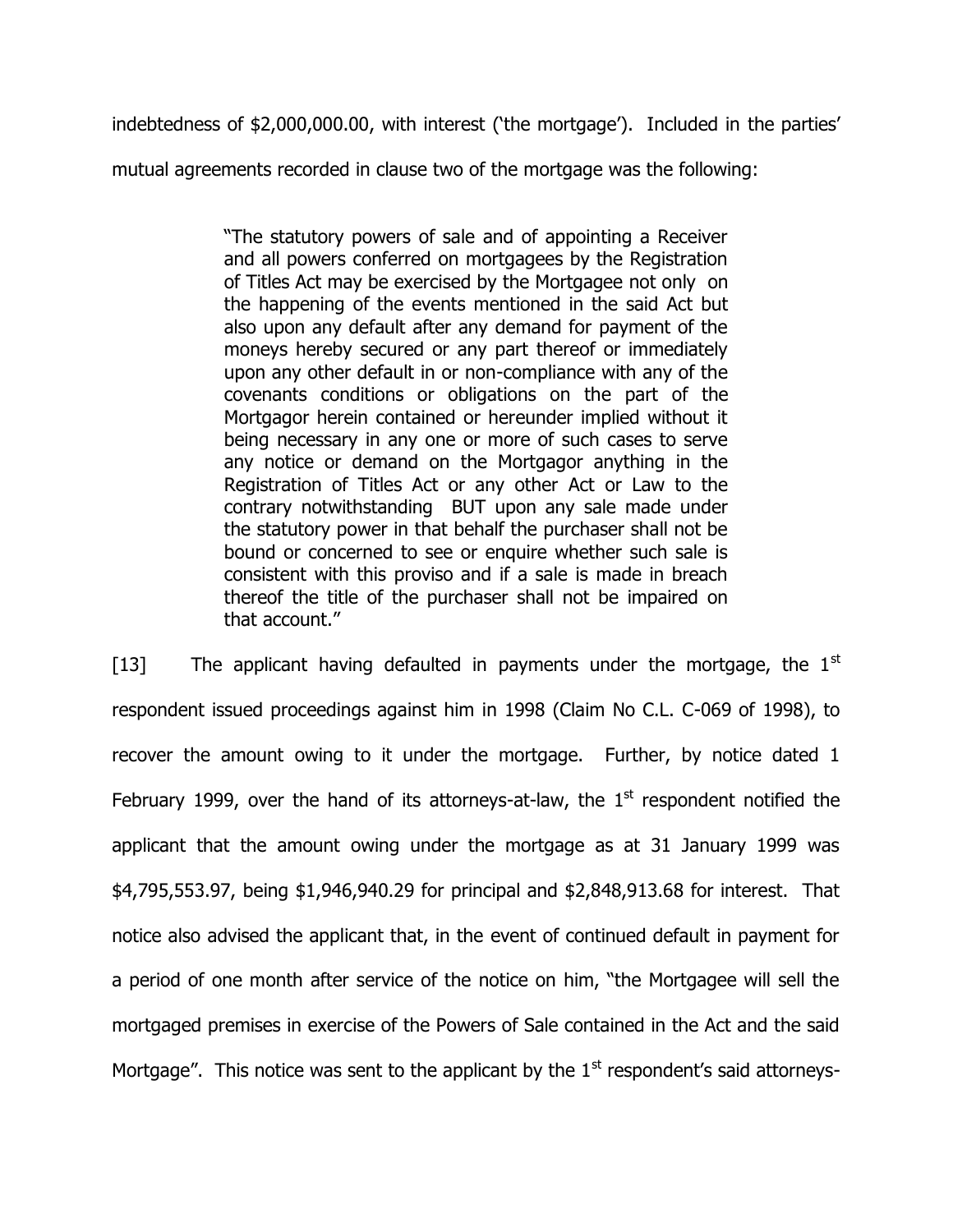at-law by registered and ordinary post addressed to the address for service specified in the mortgage instrument.

[14] On 16 July 2003, final judgment by consent was entered in the court proceedings in the  $1<sup>st</sup>$  respondent's favour in the sum of \$3,526,002.61, inclusive of interest and costs ('the consent judgment'). A subsequent arrangement made between the  $1<sup>st</sup>$ respondent and the applicant, whereby the former agreed to pay the sum of \$20,000.00 per month commencing March 2004 towards settlement of the debt due to the latter, appears to have fallen through, as a result of the applicant's non-compliance with its terms. By letter dated 24 August 2005, the  $1<sup>st</sup>$  respondent advised the applicant that, in the event of his failure to clear the shortfall by 31 August 2005, "we will instruct our attorneys to resume legal actions through the Courts". There is no evidence of any further payments having been made in response to this ultimatum.

[15] At some point in the first quarter of 2007, it came to the applicant's attention that the  $2<sup>nd</sup>$  respondent was interested in purchasing the property from the  $1<sup>st</sup>$ respondent, acting pursuant to its powers of sale in the mortgage. As a result, the applicant approached the 2<sup>nd</sup> respondent directly by way of a letter dated 2 March 2007 ('the 2 March 2007 letter'), which is in the following terms:

"2<sup>nd</sup> March 2007

The Gleaner Company Limited 7 North Street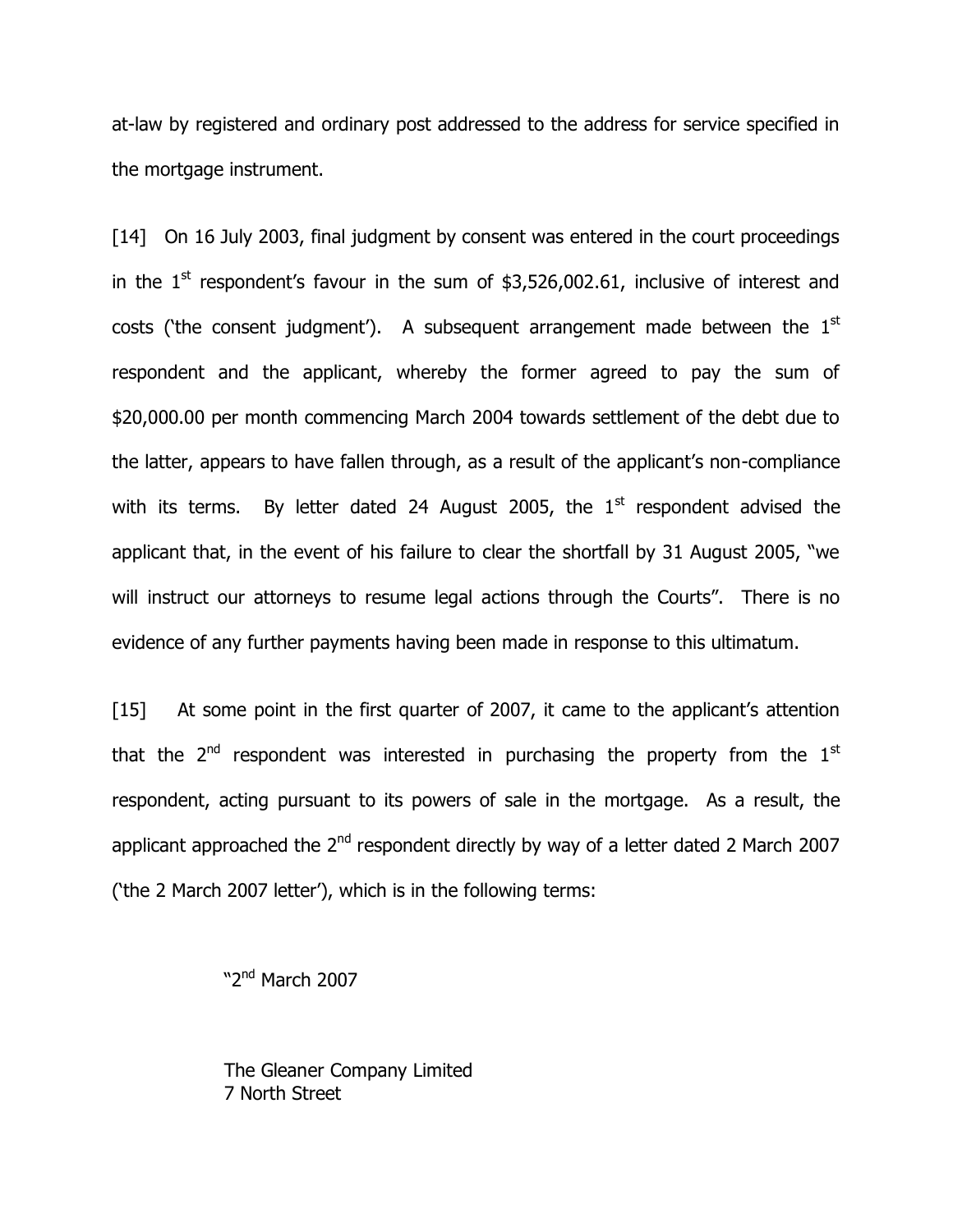Kingston

Attention: Miss Shena P. Stubs [sic] – Legal Officer

Dear Madam,

## **RE: Purchase of Lot 103 East Street, Kingston**

Thanks for bringing to my attention the Gleaner's endeavour to purchase the captioned property (my legal office) which came to me as a surprise.

I respect the fact that you have brought same to my attention and appreciate your offer to work with me to accommodate my needs.

I must bring to your attention however that the two (2) mortgagees with interest in the property are in Court with the matter and there are judgments in their favour to satisfy there [sic] interest in the property. One is by consent and the other is presently on appeal.

It is questionable therefore whether they can properly exercise any power of sale in your favour which they might have **without** my knowledge and consent [emphasis in the original].

In order to be able to let you know my position I would need to know and have full disclosure of the terms and condition of the purported sale to you of my property.

Yours truly,

DON O. FOOTE Attorney-at-Law"

 $\frac{1}{2}$  ,  $\frac{1}{2}$  ,  $\frac{1}{2}$  ,  $\frac{1}{2}$  ,  $\frac{1}{2}$  ,  $\frac{1}{2}$  ,  $\frac{1}{2}$  ,  $\frac{1}{2}$  ,  $\frac{1}{2}$  ,  $\frac{1}{2}$  ,  $\frac{1}{2}$  ,  $\frac{1}{2}$  ,  $\frac{1}{2}$  ,  $\frac{1}{2}$  ,  $\frac{1}{2}$  ,  $\frac{1}{2}$  ,  $\frac{1}{2}$  ,  $\frac{1}{2}$  ,  $\frac{1$ 

[16] In due course, by an agreement for sale dated 5 July 2007, the  $1<sup>st</sup>$  respondent, in its capacity as mortgagee, agreed to sell the premises to the  $2<sup>nd</sup>$  respondent for the sum of \$6,400,000.00. This sale was completed by the registration of a transfer of the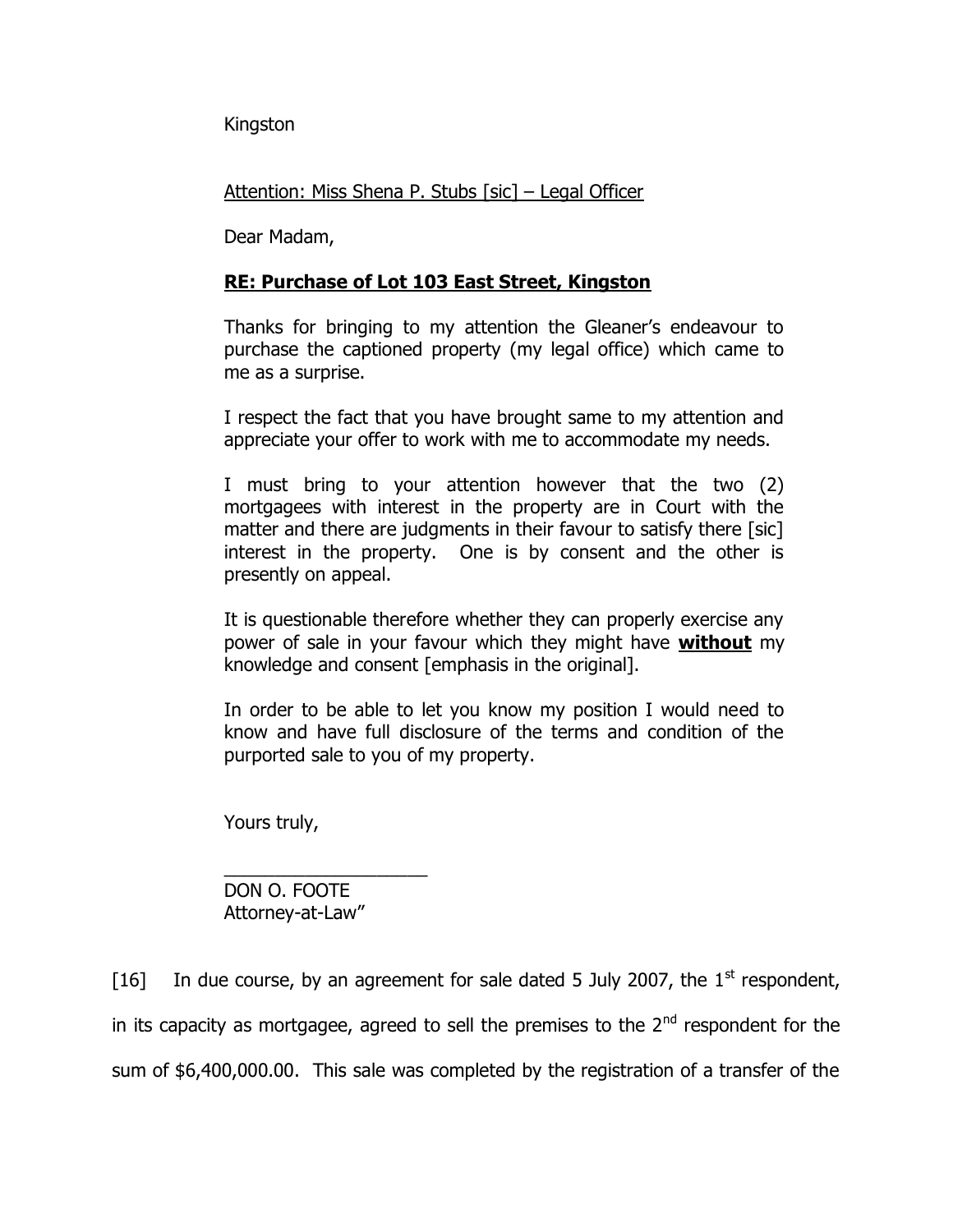premises in favour of the  $2<sup>nd</sup>$  respondent as proprietor in fee simple on 15 February 2008. Even after application of the net proceeds of the sale to the mortgage debt, the  $1<sup>st</sup>$  respondent maintained that there remained a balance of \$2,467,378.71 due to it.

### **Claim No HCV – 3328 of 2008 ('the current action')**

[17] On 8 July 2008, the applicant filed the current action in the Supreme Court against the respondents for the following:

- (1) Damages for "Breach of Contract/Consent Judgment and/or Inducement of Breach of contract and/or improper wrongful exercise of power of Sale";
- (2) an order setting aside the sale by the  $1<sup>st</sup>$  respondent to the 2<sup>nd</sup> respondent;
- (3) injunctions restraining the  $2^{nd}$  respondent from (i) "transferring by sale or otherwise the said property to anyone other than the [applicant]" and (ii) recovering possession of the premises from the applicant "without an order of this Honourable Court";
- (4) exemplary and/or aggravated damages.

[18] The applicant's claim against the  $2<sup>nd</sup>$  respondent was set out in paragraph 12 of his particulars of claim, as follows:

> "The 2<sup>nd</sup> [respondent], well knowing at all material times that the  $1<sup>st</sup>$  [respondent] had entered into a Consent Judgment with the [applicant] with respect to the [applicant's] said property wrongfully **interfered** in the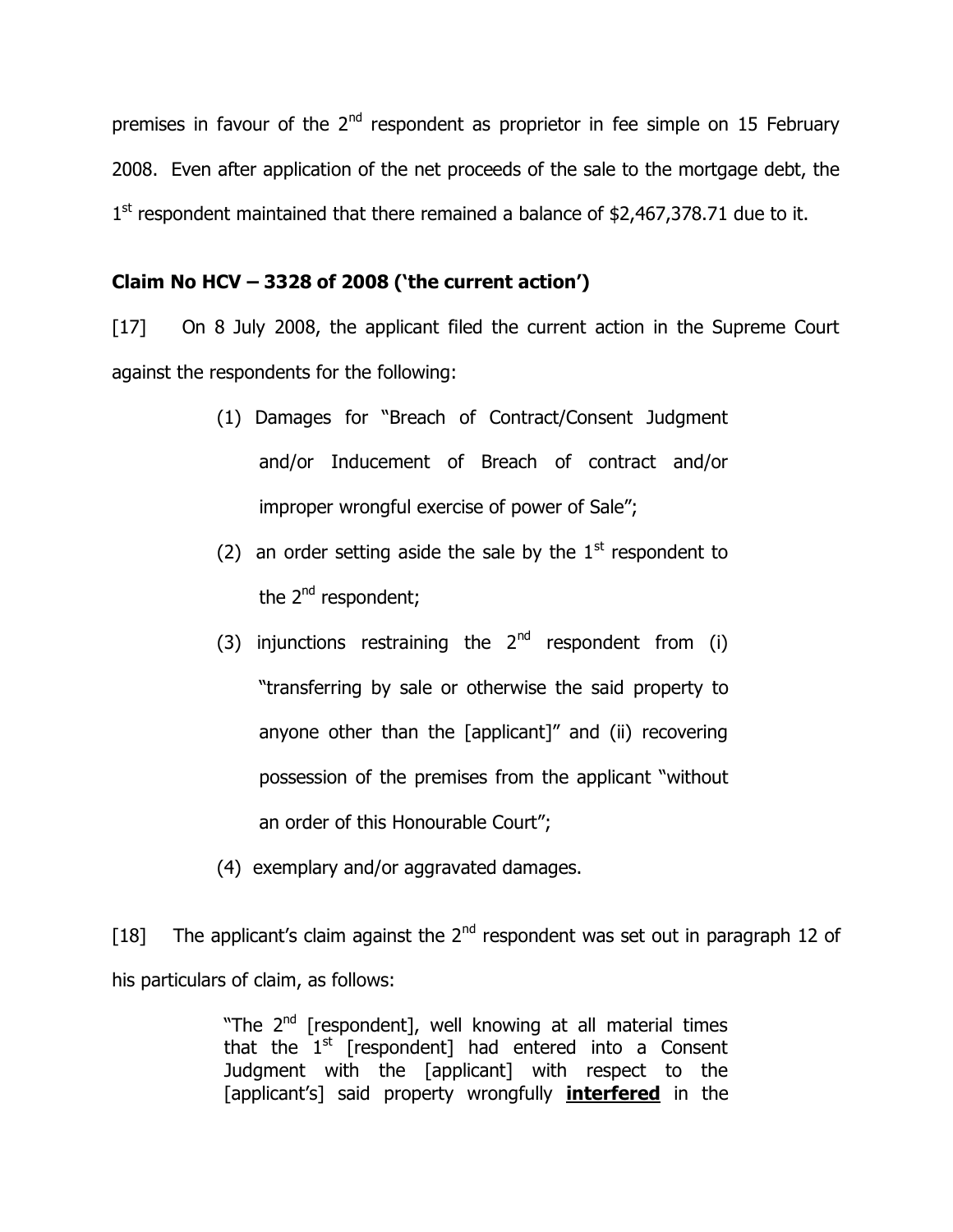performance of the said Consent Judgment with intent to injure the [applicant] and so procured/induced and/or facilitated the  $1<sup>st</sup>$  [respondent] to breach the said Consent Judgment." (Emphasis in the original)

In particularising this allegation against the  $2<sup>nd</sup>$  respondent, the applicant made specific

reference to the 2 March 2007 letter.

[19] In its defence dated 27 August 2008, the  $2<sup>nd</sup>$  respondent denied that it acted in breach of the consent judgment. Specifically, the  $2<sup>nd</sup>$  respondent pleaded as follows (at paragraph 8):

> "...the 2<sup>nd</sup> [respondent] says that it had no legal obligation pursuant to the Registration of Titles Act to make inquire to [sic] as to whether the [applicant] was in default with payment of his mortgage; whether the default continued; whether notice of default was given to the [applicant] by the 1<sup>st</sup> [respondent] and consequently upon which whether the 1<sup>st</sup> [respondent] properly exercised its powers of sale as a mortgagee. The 2<sup>nd</sup> [respondent] admits that by letter dated 2 March 2007 the [applicant] advised it of the existence of the Consent Judgment but denies that this knowledge deprived the  $1<sup>st</sup>$  [respondent] from exercising its powers of sale under the mortgage."

[20] On 3 February 2009, in an action which had previously been filed by the  $2^{nd}$ respondent in the Corporate Area Resident Magistrate's Court against the applicant for recovery of possession of the premises (Plaint No. 2641 of 2008), Her Honour Miss Judith Pusey made an order that the action should "be transferred to the Supreme Court to be joined with Claim No. 2008 HCV – 3328".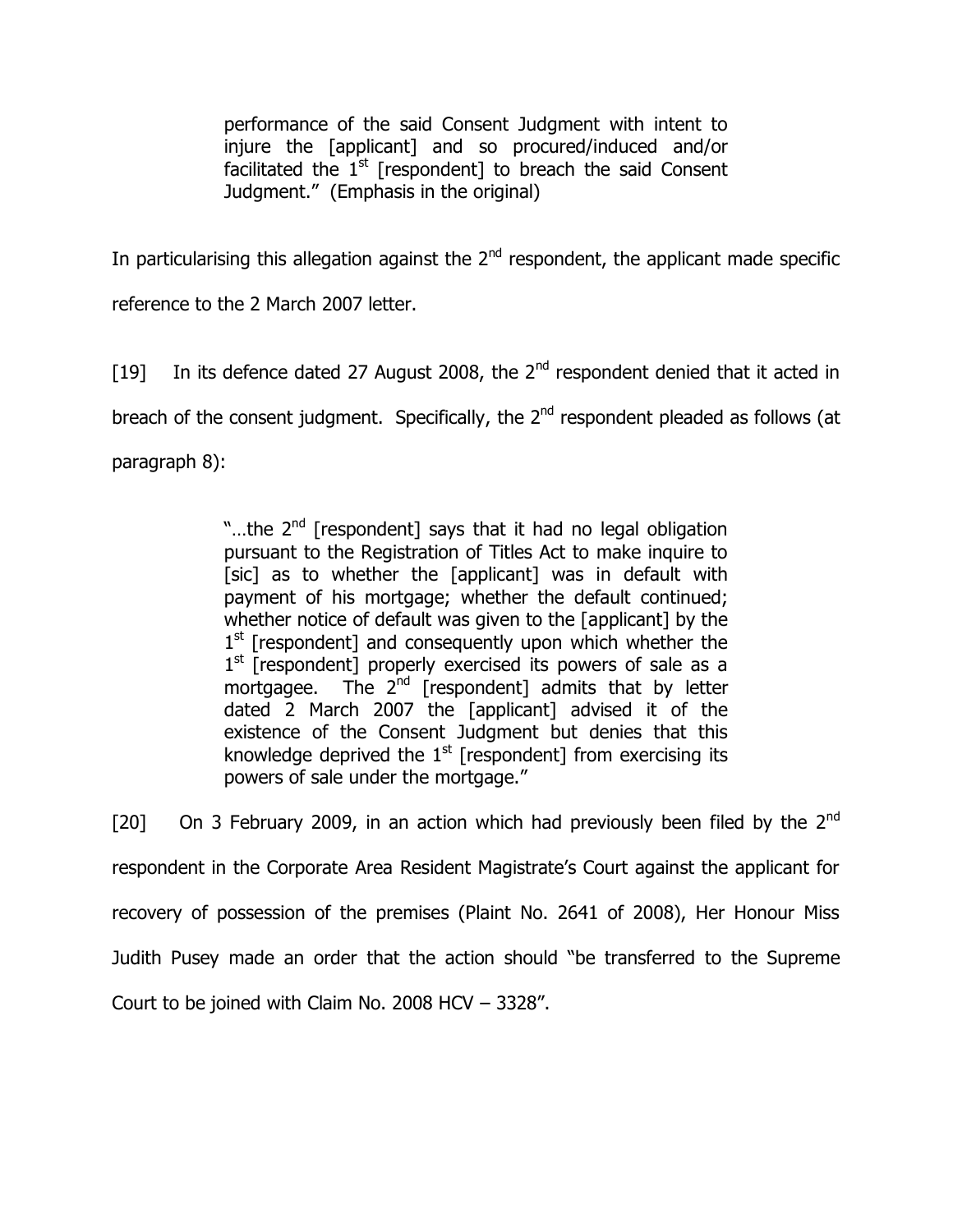## **The strike out application**

[21] By notice of application for court orders filed on 9 March 2010, the 2<sup>nd</sup> respondent moved the court for an order striking out the applicant's statement of case in the current action on the basis that "(a) it discloses no reasonable grounds for bringing the claim against the  $[2^{nd}$  respondent] and (b) it is an abuse of the process of the Court". The grounds of the application were as follows:

> "1. Section 106 of the Registration of Titles Act provides that upon a mortgagee selling a mortgaged premises a bona fide purchaser for value is not bound to enquire if the power of sale was properly exercised, and the remedy for any person who feels aggrieved by the exercise of the power of sale is against the mortgagee in damages.

> 2. On the  $5<sup>th</sup>$  day of July, 2007 the First [respondent] entered into an agreement for sale as mortgagee to sell the mortgaged premises to the Second [respondent] and the sale was completed and the transfer registered on the  $15<sup>th</sup>$ February, 2008.

> 3. The action filed discloses no reasonable grounds for bringing the action against the Second [respondent] and is an abuse of the process of the Court and therefore ought to be struck out pursuant to Rule 26.3 of the Civil Procedure Rules 2002."

[22] The application was supported by a brief affidavit sworn to by Miss Shena Stubbs, a legal advisor to the  $2<sup>nd</sup>$  respondent, which simply rehearsed the details of the  $2^{nd}$  respondent's purchase from the  $1^{st}$  respondent. Miss Stubbs' affidavit also exhibited the agreement for sale dated 5 July 2007 and a copy of the duplicate certificate of title registered at Volume 1226 Folio 539 of the Register Book of Titles, with the transfer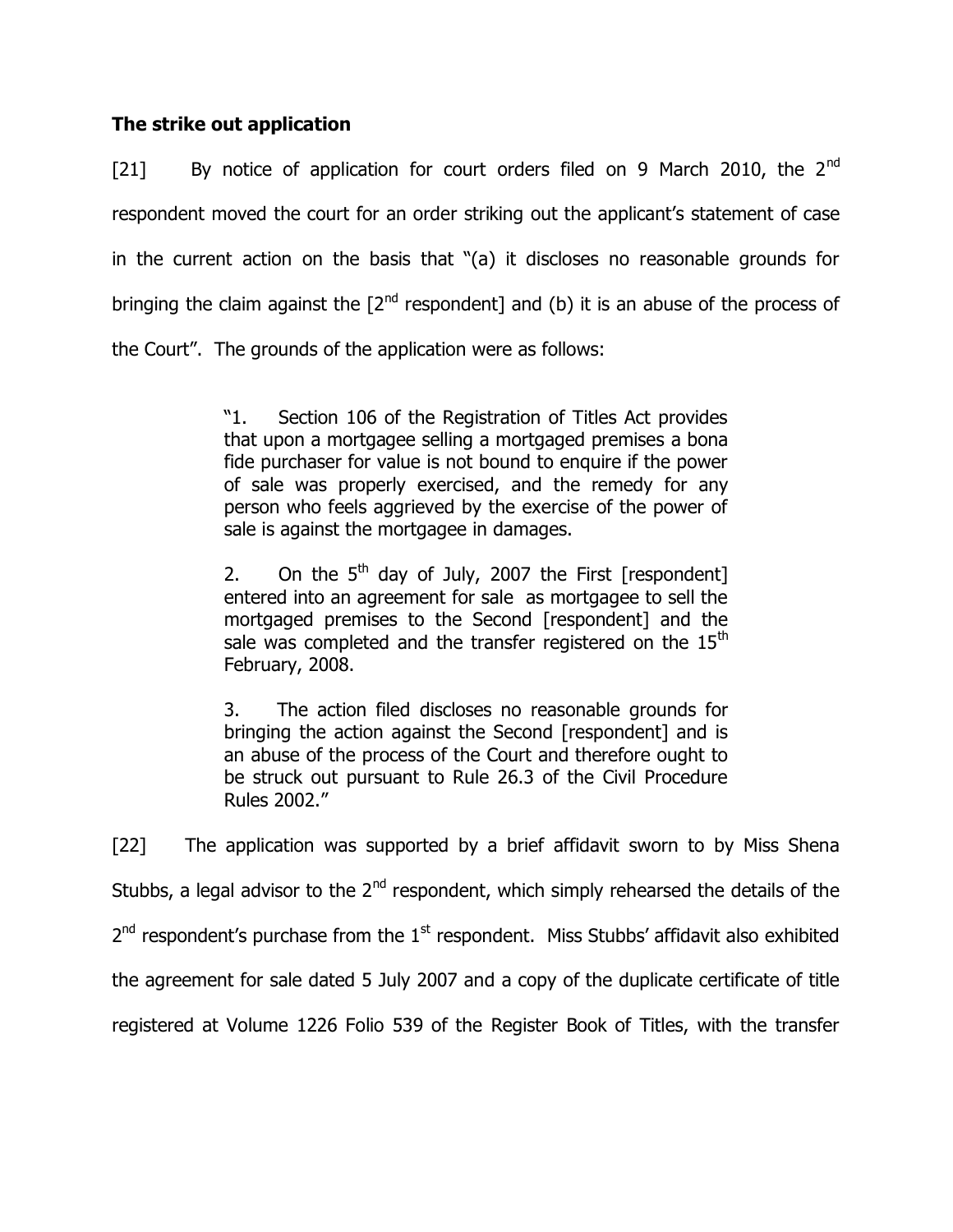from the  $1<sup>st</sup>$  respondent to the  $2<sup>nd</sup>$  respondent duly registered thereon on 15 February 2008.

[23] The procedural basis for the strike out application in this case is to be found in rule 26.3 of the CPR, which is in the following terms:

> "26.3 (1) In addition to any other powers under these Rules, the court may strike out a statement of case or part of a statement of case if it appears to the court  $-$

- (a) …;
- (b) that the statement of case or the part to be struck out is an abuse of the process of the court or is likely to obstruct the just disposal of the proceedings;
- (c) that the statement of case or the part to be struck out discloses no reasonable grounds for bringing or defending a claim;…
- (d) …."

[24] The application also called for a consideration of the provisions of section 106 of the Registration of Titles Act ('the RTA'). Because section 105 also has a bearing on the matter, it may be helpful to set out both sections before considering Anderson J's judgment:

> "**105** – A mortgage and charge under this Act shall, when registered as hereinbefore provided, have effect as a security, but shall not operate as a transfer of the land thereby mortgaged or charged; and in case default be made in payment of the principal sum, interest or annuity secured, or any part thereof respectively, or in the performance or observance of any covenant expressed in any mortgage or charge, or hereby declared to be implied in any mortgage, and such default be continued for one month, or for such other period of time as may therein for that purpose be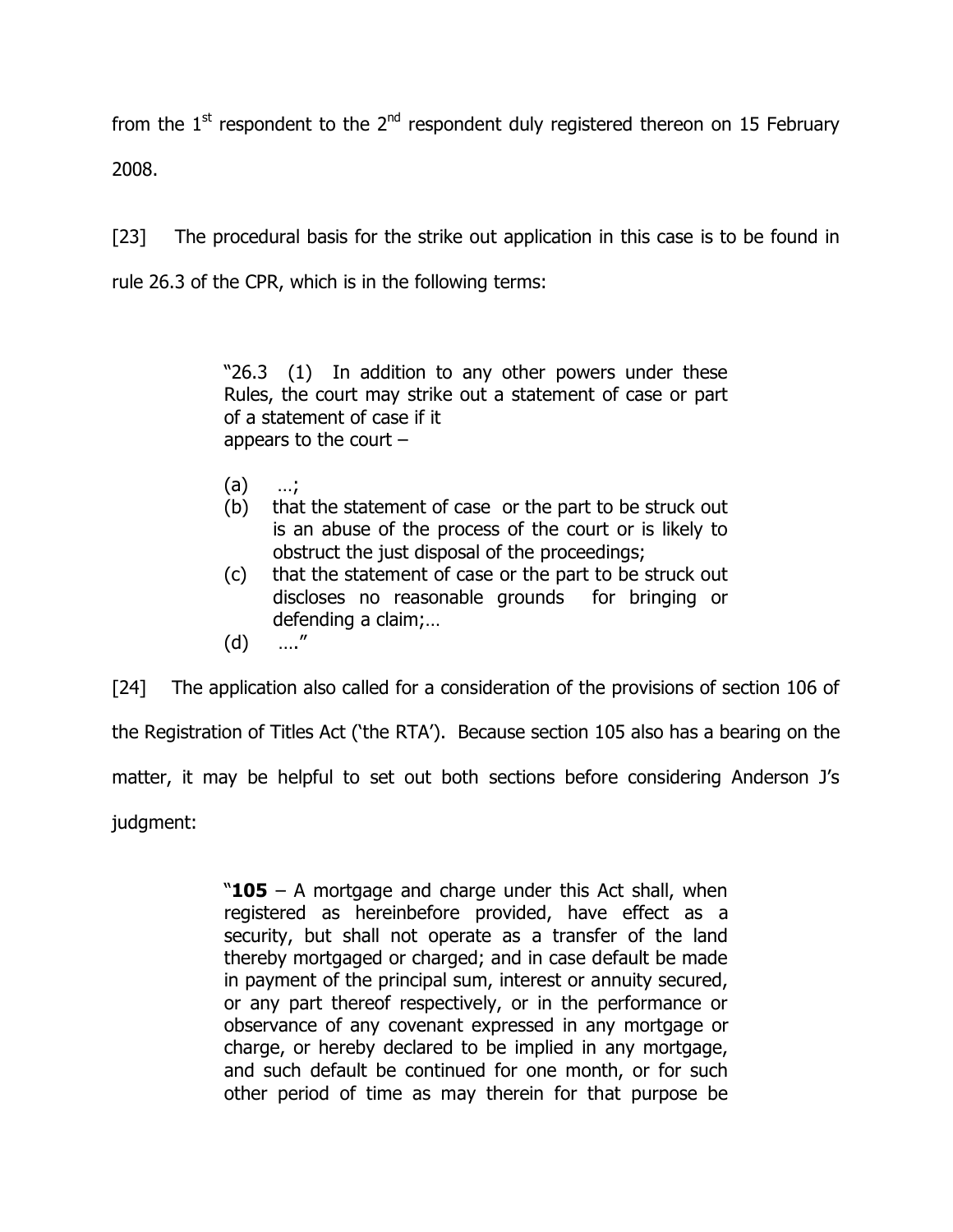expressly fixed, the mortgagee or annuitant or his transferees, may give to the mortgagor or grantor or his transferees notice in writing to pay the money owing on such mortgage or charge, or to perform and observe the aforesaid covenants (as the case may be) by giving such notice to him or them, or by leaving the same on some conspicuous place on the mortgaged or charged land, or by sending the same through the post office by a registered letter directed to the then proprietor of the land at his address appearing in the Register Book.

**106** - If such default in payment, or in performance or observance of covenants, shall continue for one month after the service of such notice, or for such other period as may in such mortgage or charge be for that purpose fixed, the mortgagee or annuitant, or his transferees, may sell the land mortgaged or charged, or any part thereof, either altogether or in lots, by public action or by private contract, and either at one or at several times and subject to such terms and conditions as may be deemed fit, and may buy in or vary or rescind any contract for sale, and resell in manner aforesaid, without being liable to the mortgagor or grantor for any loss occasioned thereby, and may make and sign such transfers and do such acts and things as shall be necessary for effectuating any such sale, and no purchaser shall be bound to see or inquire whether such default as aforesaid shall have been made or have happened, or have continued, or whether such notice as aforesaid shall have been served, or otherwise into the propriety or regularity of any such sale; and the Registrar upon production of a transfer made in professed exercise of the power of sale conferred by this Act or by the mortgage or charge shall not be concerned or required to make any of the inquiries aforesaid; and any persons damnified by an unauthorized or improper or irregular exercise of the power shall have his remedy only in damages against the person exercising the power."

## **The judge's conclusion on the strike out application**

[25] At the end of an obviously carefully considered judgment, Anderson J concluded

as follows (at para. 35):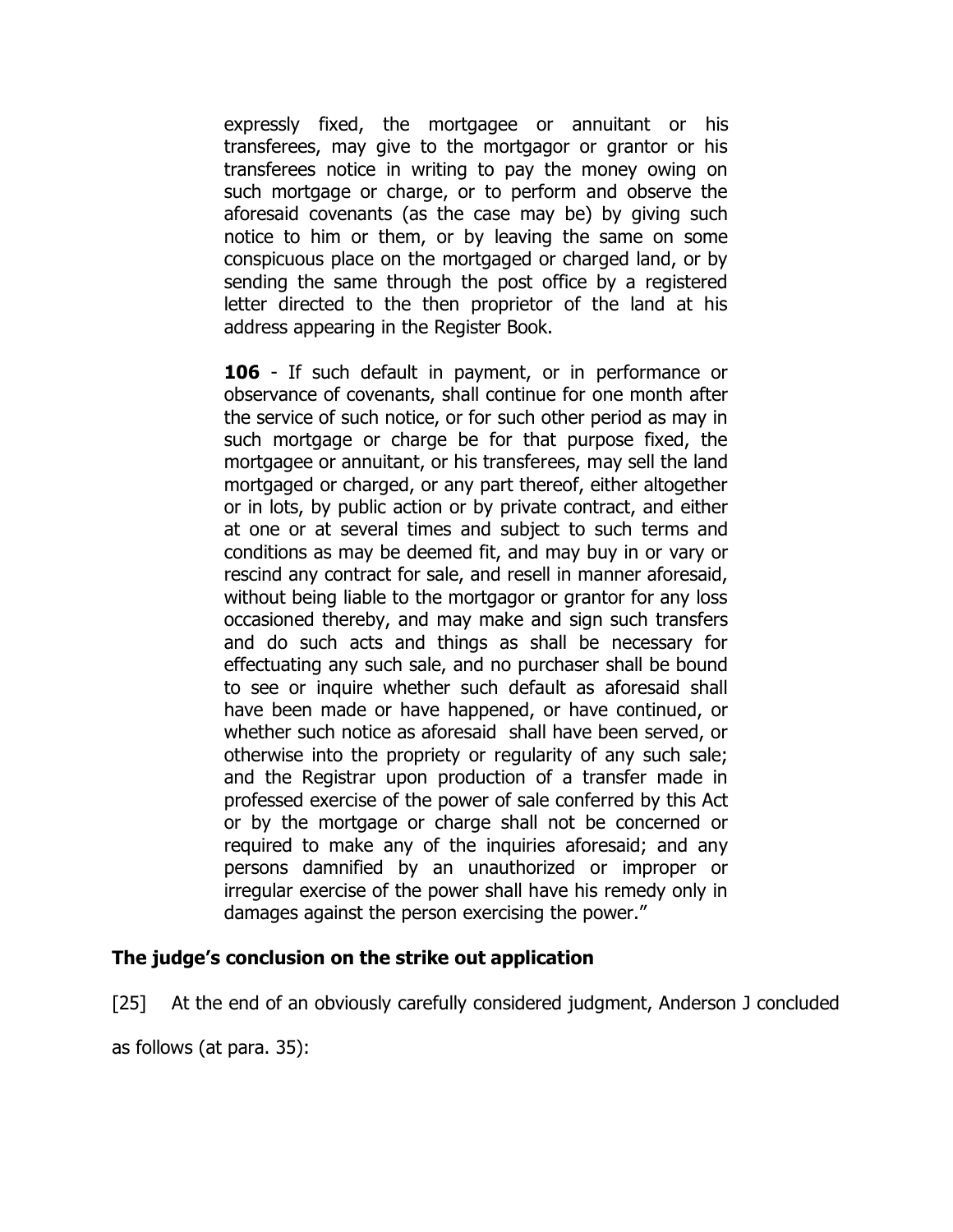"Based upon the analysis above and my view of the authorities, I have formed the view that any question as to the proper exercise of the power of sale is one to be determined between the claimant and the mortgagee. It is not an issue which is of concern to the purchaser and the remedy for the mortgagor who was [sic] been wronged, if it turns out to be the case is in damages pursuant to section 106 of the Registration of Titles Act. In the circumstances, the claim against the  $2<sup>nd</sup>$  defendant ought to be struck out as it discloses no cause of action against that defendant. I also award costs of this application to the  $2<sup>nd</sup>$  defendant Gleaner, to be taxed if not agreed."

#### **The applicant's submissions to this court**

[26] The burden of Mr Beswick's submissions for the applicant was that (i) the protection given to a purchaser from a mortgagee by section 106 of the RTA could only be relied on where the power of sale had actually arisen, which it had not in this case, and (ii) the  $2<sup>nd</sup>$  respondent had been put on notice by the 2 March 2007 letter that the power of sale had not arisen and this sufficed to deprive the  $2<sup>nd</sup>$  respondent of the protection of section 106, which was not available to a purchaser who was not innocent. Mr Beswick then stated explicitly that the applicant's position was that he had not been aware of the 1<sup>st</sup> respondent's exercise of its power of sale and, as a result, the 2<sup>nd</sup> respondent could not rely on section 106. This last submission drew an immediate protest from both Mr Bailey and Mr Wood, on behalf of the  $1<sup>st</sup>$  and  $2<sup>nd</sup>$  respondents respectively, both gentlemen pointing out that it went further than the applicant's original pleading in the matter. As it turned out, there would be more to come on this particular point as the hearing progressed.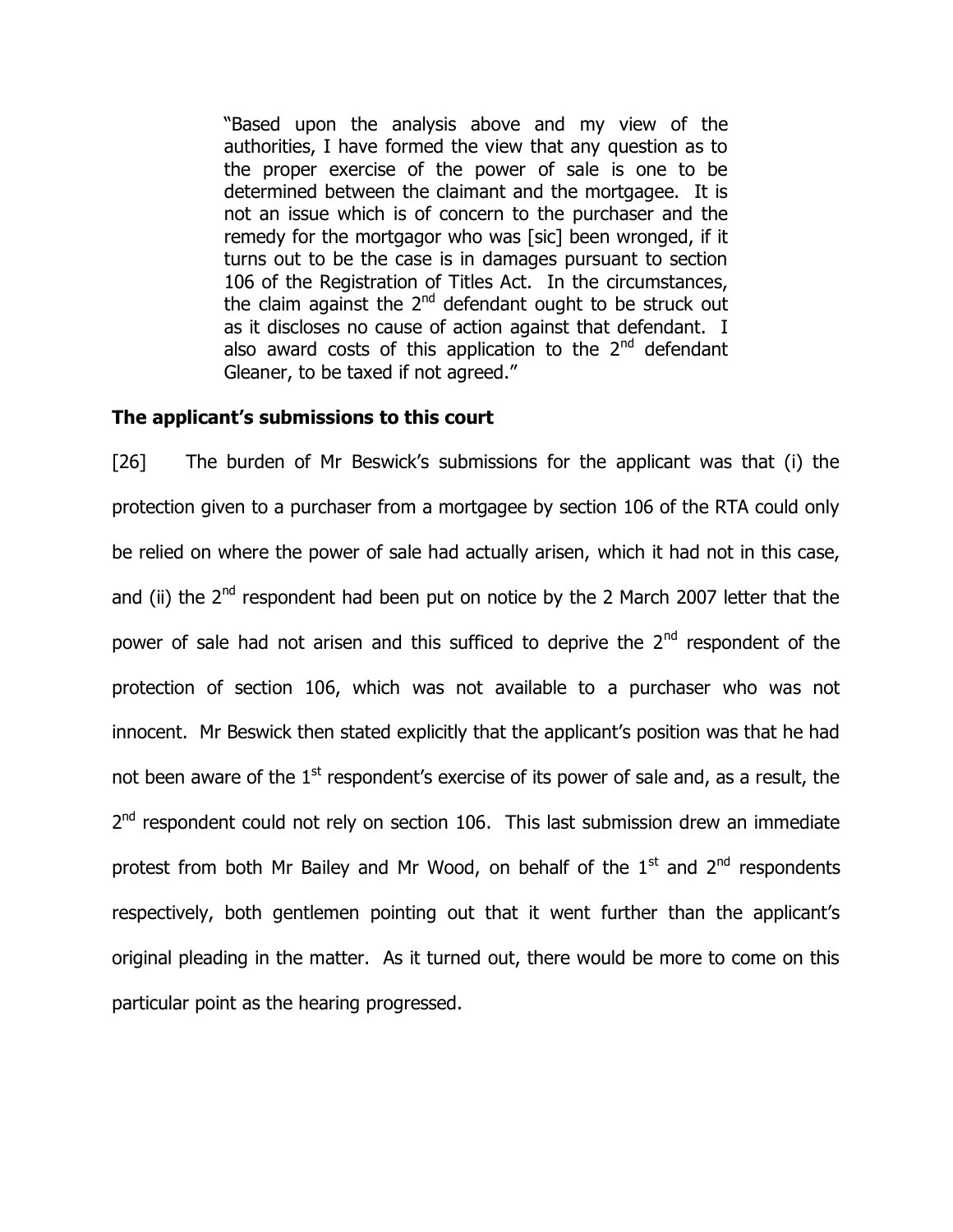[27] With regard to the criteria for the grant of leave to appeal, Mr Beswick referred us to the 1990 decision of the Court of Appeal of England and Wales in **The Iran Nabuvat** [1990] 3 All ER 9, in which it was held that the purpose of requiring leave to appeal was to screen out appeals which would inevitably fail and that all that was required of an applicant for leave was to show that there was an arguable case on appeal. On the substantive issue of whether the  $2<sup>nd</sup>$  respondent was entitled to rely on the protection of section 106, Mr Beswick complained that neither of the authorities upon which Anderson J mainly based his decision (**Waring (Lord) v London & Manchester Assurance Co Ltd & Others** [1934] All ER Rep 642 and **Lloyd Sheckleford v Mount Atlas Estate Ltd**, SCCA No 148/2000, judgment delivered 20 December 2001) was of any assistance in determining the question to which the facts of this case had given rise. To the contrary, he submitted, this case was covered by the authority of the older cases of **Jenkins v Jones** (1866) 66 ER 43 and **Selwyn v Garfit** (1888) 39 Ch D 273, both of which the learned judge had distinguished on their facts.

[28] Finally, Mr Beswick drew to our attention a document headed "Amended Equitable Relief/Counterclaim", which had apparently been filed on the applicant's behalf in the 2<sup>nd</sup> respondent's action in the Resident Magistrate's Court on 21 November 2011. In that document, in a section marked "Defence", the applicant had specifically raised the issue of fraud against the  $2<sup>nd</sup>$  respondent and accordingly, Mr Beswick submitted, he was entitled to have his day in court on that issue.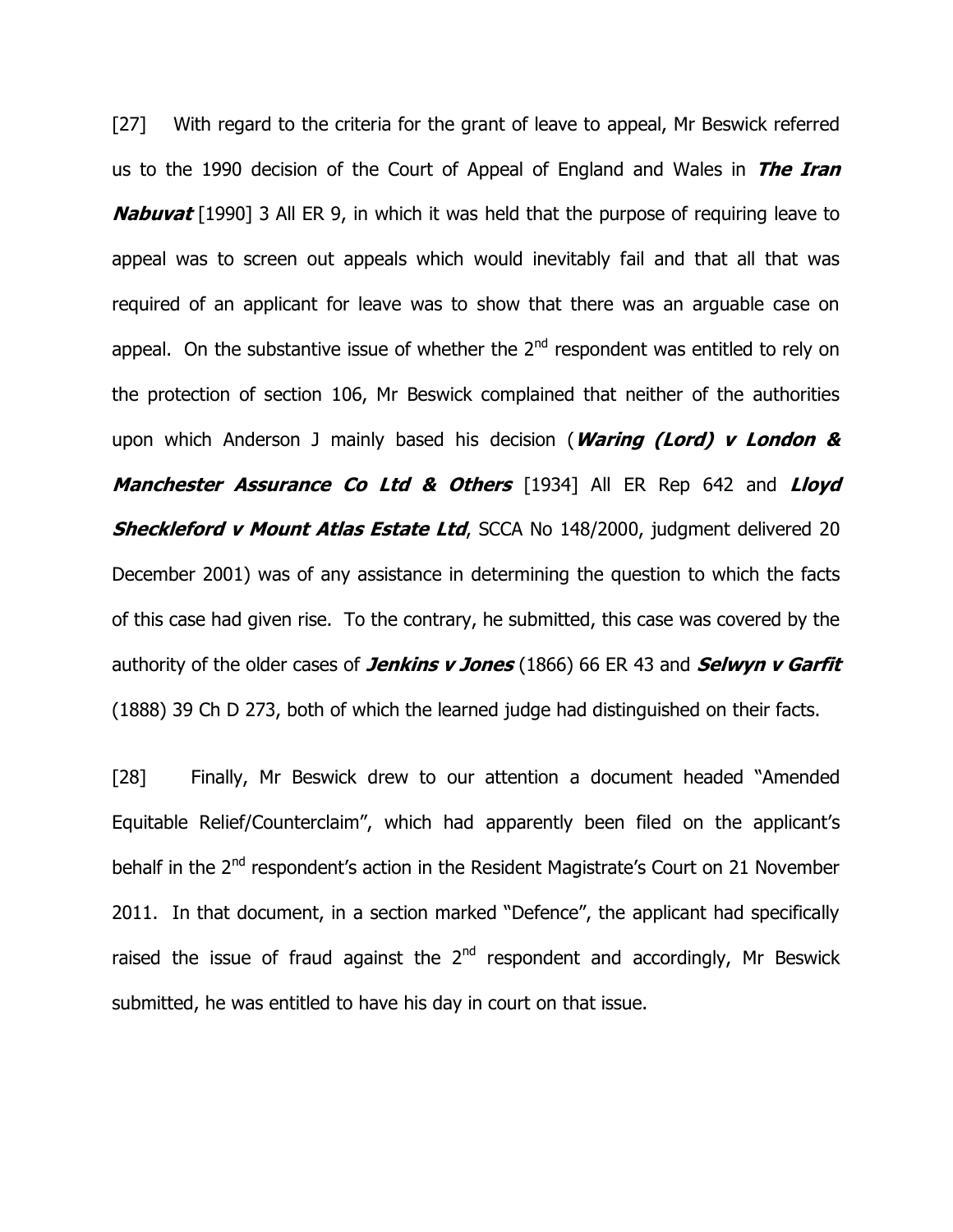### **A new affidavit**

[29] At the close of Mr Beswick's submissions on 21 November 2011, the hearing of the application was adjourned, for continuation on 24 November 2011. On 23 November 2011, in direct response to Mr Beswick having told the court in his submissions that the applicant's position was that he had not received any notice of the  $1<sup>st</sup>$  respondent's intention to exercise its powers of sale, an affidavit was filed on the  $1<sup>st</sup>$ respondent behalf by Mr Peter Depass, the attorney-at-law who had represented it in connection with that matter. I cannot avoid setting out in full all but the purely formal parts of that affidavit:

"1. …

2. That I am duly authorized to swear to this Affidavit on behalf of the  $1<sup>st</sup>$  Respondent in opposition to the application herein to discharge the order of the Honourable Mr. Justice Panton P. made on the  $4<sup>th</sup>$  of April 2011 and I do so from facts and matters within my own personal knowledge, save where stated by me to the contrary, and that the information contained herein is true to the best of my knowledge, information and belief.

3. That I am reliably informed by Mr. Courtney Bailey, Attorney-at-Law of DunnCox, Attorneys-at-Law for and on behalf of the  $1<sup>st</sup>$  respondent herein, and do verily believe that he first became aware that the Applicant was alleging that the  $1<sup>st</sup>$  Respondent had not given any statutory notice of demand pursuant to the Registration of Titles Act, during the course of submissions being made by the Applicant's Counsel before the Court of Appeal on the  $21<sup>st</sup>$  of November, 2011.

4. Further, that this was because the Applicant has not pleaded any such allegation in its statement of case filed in this matter. In fact I am also reliably informed by Mr Bailey and do verily believe that when the matter was before the Honourable Mr. Justice Anderson, when the Applicant (who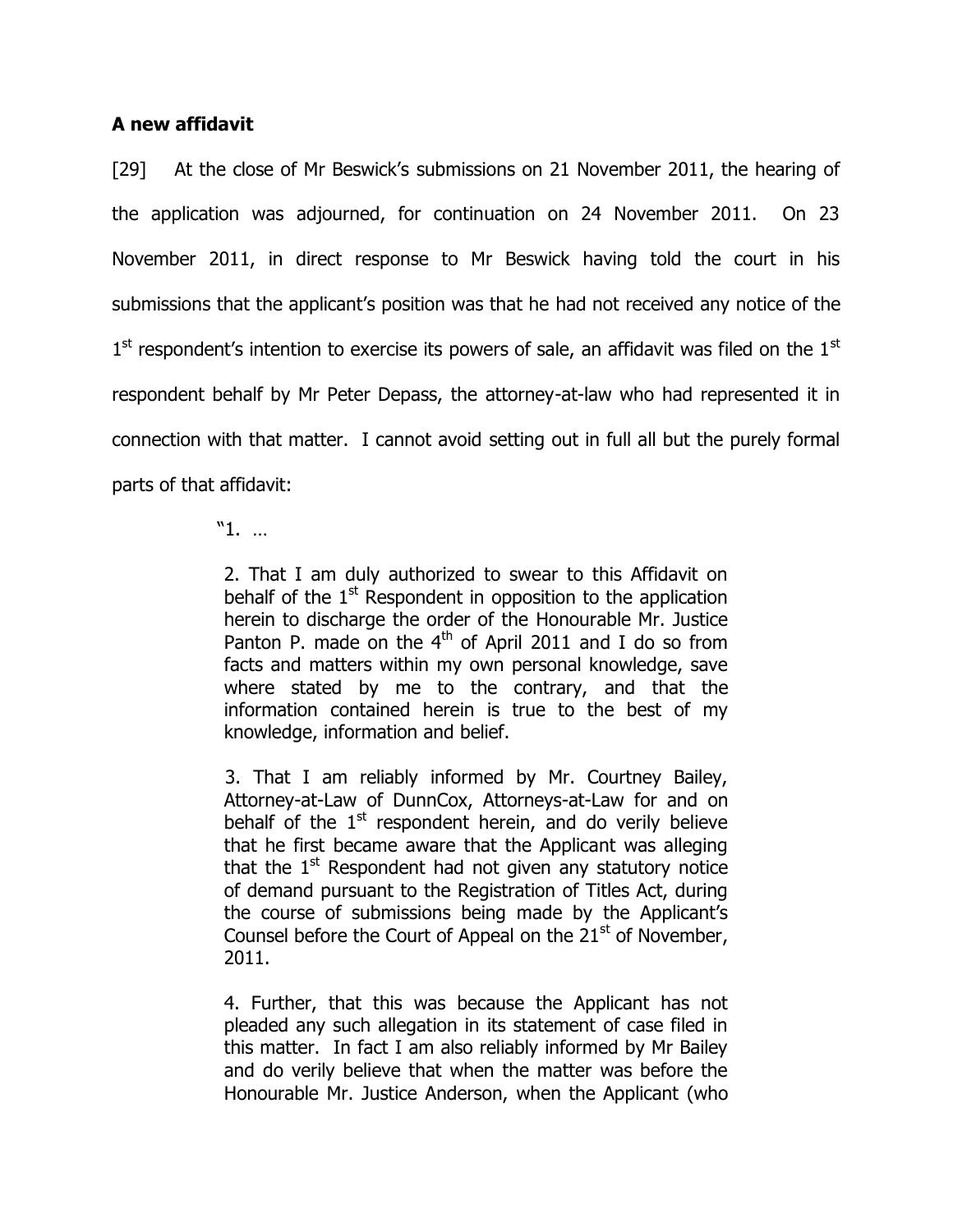appeared in person) in the course of his oral submissions submitted that the 2<sup>nd</sup> Respondent could not say that it did not know of the impropriety of the  $1<sup>st</sup>$  Respondent's exercise of its power of sale because there was no notice given, the learned Judge pointed out to Mr. Foote that there was no pleading that there was no statutory notice, whereupon Mr. Foote did not thereafter pursue any suggestion that there was no statutory notice given prior to the exercise of the power of sale. Further the Applicant did not at any time apply to amend his pleadings to include any such allegation.

5. I am also advised by Mr Bailey and do verily believe that the Applicant's application to this Honourable Court for permission to appeal was never served on DunnCox and as such none of the documents filed in that proceeding, nor any correspondence in relation to it were ever received by the  $1^{st}$  Respondent prior to copies of some of these documents being served on DunnCox in a bundle related to the present application on October 13, 2011.

6. As Mr. Bailey first became aware of the allegations by the Applicant that no statutory notice of demand was given by the  $1<sup>st</sup>$  Respondent during the course of the hearing before this Honourable Court on the  $21^{st}$  of November, 2011, the  $1^{st}$ respondent first became aware of these allegations on the  $21<sup>st</sup>$  of November, 2011. Accordingly, this is the reason why the  $1<sup>st</sup>$  respondent has not before responded to these allegations.

7. That in and around February 1999 I prepared on the  $1<sup>st</sup>$ respondent's behalf, and sent to the applicant by registered and ordinary mail a Statutory Formal Notice dated February 1, 1999 giving the Applicant statutory notice of demand pursuant to the Registration of Titles Act. A copy of this statutory notice is exhibited hereto marked as **"Exhibit PD-1**" for identification.

8. That the aforementioned statutory notice was addressed to the address for service specified in the Mortgage Instrument executed y the Applicant and the  $1<sup>st</sup>$  Respondent. A copy of this Mortgage Instrument is exhibited hereto marked as "**Exhibit PD-2**" for identification.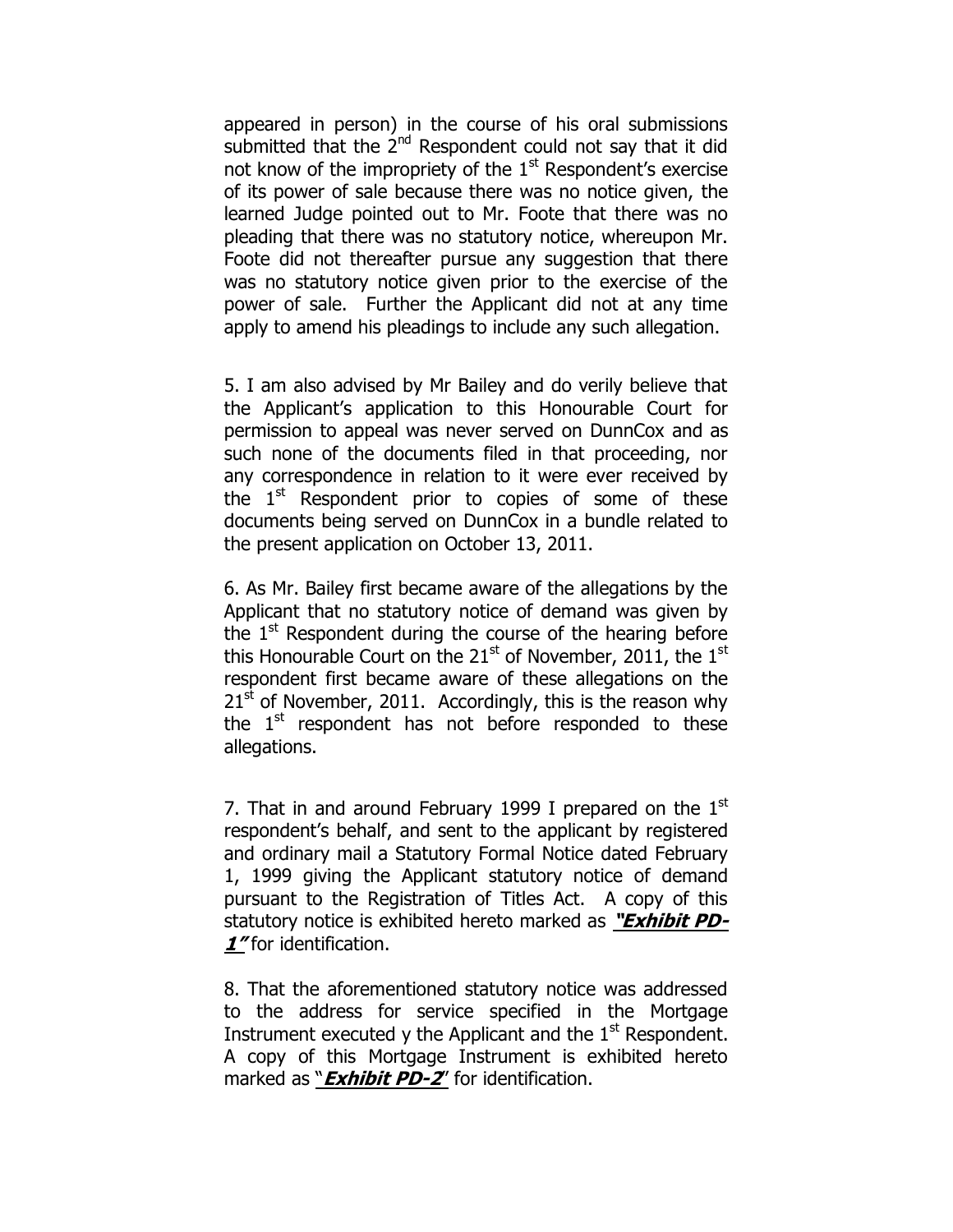9. That on the  $9<sup>th</sup>$  of February, 1999 I received a telephone call from the Applicant in which he confirmed receipt of the statutory notice and indicated that he could not settle his indebtedness to the  $1<sup>st</sup>$  respondent and as such would call Mr. Carl Stewart, an officer of the  $1<sup>st</sup>$  Respondent to discuss the matter with him. Exhibited hereto marked as "**Exhibit PD-3'** for identification is a copy if a file note I made at that time recording this telephone conversation.

 $10.$  … ."

[30] The copy of the statutory notice referred to in paragraphs 7 and 8 of the affidavit, which was exhibited as 'Exhibit PD-1', was dated 1 February 1999 and appeared to be in the usual form. The copy of Mr Depass' file note (handwritten) referred to in paragraph 9, which was exhibited as 'Exhibit PD-3', read as follows:

## "9/2/99

 T/c Donovan Foote Received Notice can't pay. Advised him interest accrues daily. He has been trying to sell. He said he will call Carl Stewart."

## **The respondents' submissions**

[31] We heard firstly from Mr Wood QC for the  $2^{nd}$  respondent, the  $1^{st}$  respondent having indicated (in a document dated 17 November 2011) that it intended to rely on the 2<sup>nd</sup> respondent's submissions in opposition to the application. At the outset of his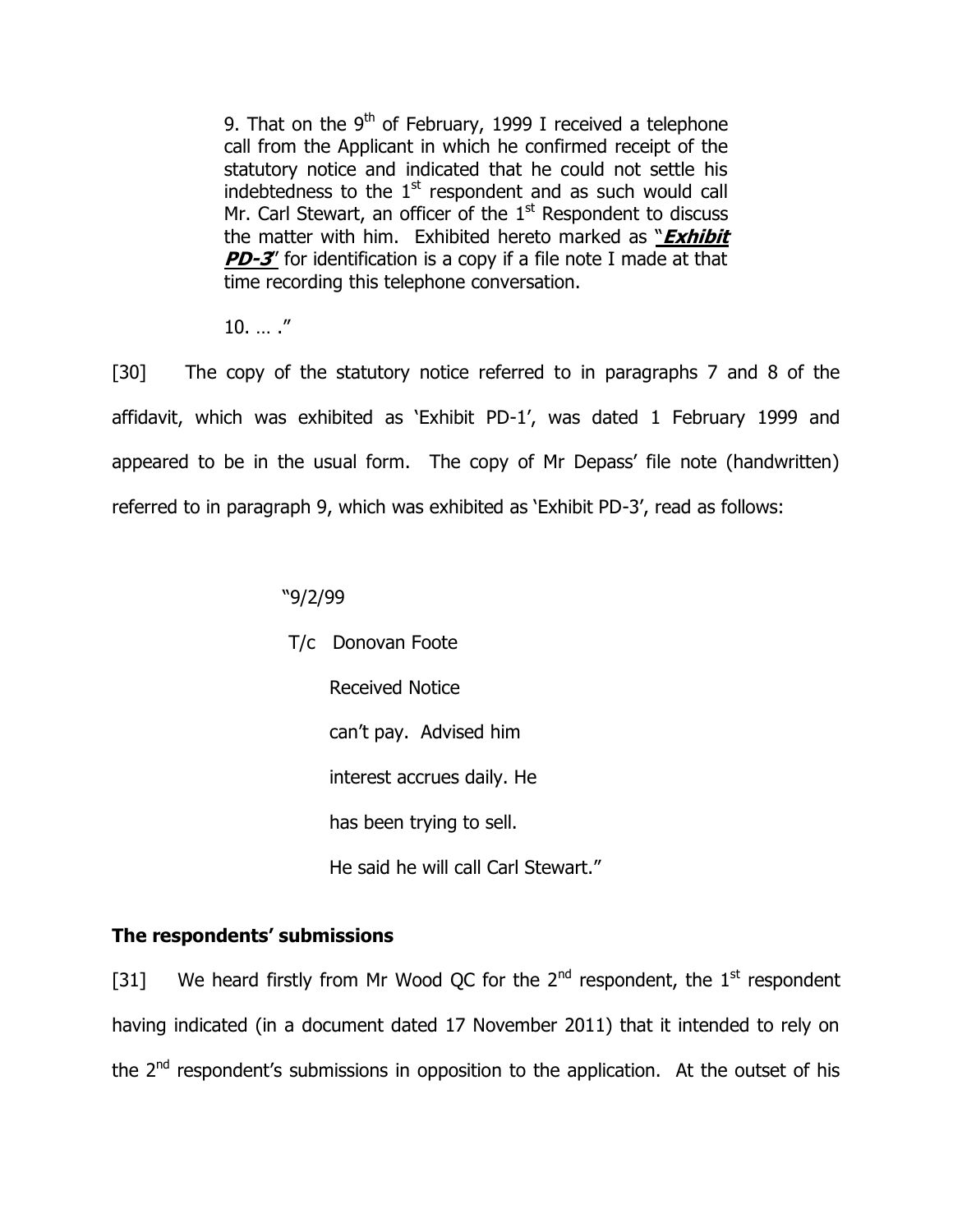submissions, Mr Wood submitted that the filing of the defence and counterclaim in the Resident Magistrate's Court action by the applicant, well over two years after the learned Resident Magistrate had made an order transferring the matter to the Supreme Court to be joined with the existing action, was an abuse of the process of the court and should be struck out.

[32] Mr Wood then went on to refer us to rule 1.8(9) of the CAR, which provides that, in order for permission to appeal to be given in a civil case, the applicant is required to show that the proposed appeal has "a real chance of success". That language, it was submitted (on the strength of **Smith v Cosworth Casting Processes Ltd** [1997] 4 All ER 840 and **Swain v Hillman and Another** [2001] 1 All ER 91), makes it clear that it is a real, and not a fanciful or unrealistic, prospect of success which must be shown. Further, it was submitted, **The Iran Nabuvat**, upon which Mr Beswick relied, was a 1990 decision and had been overtaken by rule 1.8(9) of the CAR, which prescribes a higher test.

[33] On the substantive issue, Mr Wood submitted that a mortgagor's equity of redemption is extinguished once the mortgagee enters into a binding contract of sale of the mortgaged premises in exercise of his powers of sale. In support of this submission, Mr Wood relied on **Waring** and **Sheckleford**, as well as on two recent decisions at first instance by Brooks J, as he then was, in **Cabot Paul v Victoria Mutual Building Society** (Claim No 2007 HCV 05120, judgment delivered 29 February 2008) and **Veronica Marks and Nicholas Brown v Loxley Thompson, Ernest**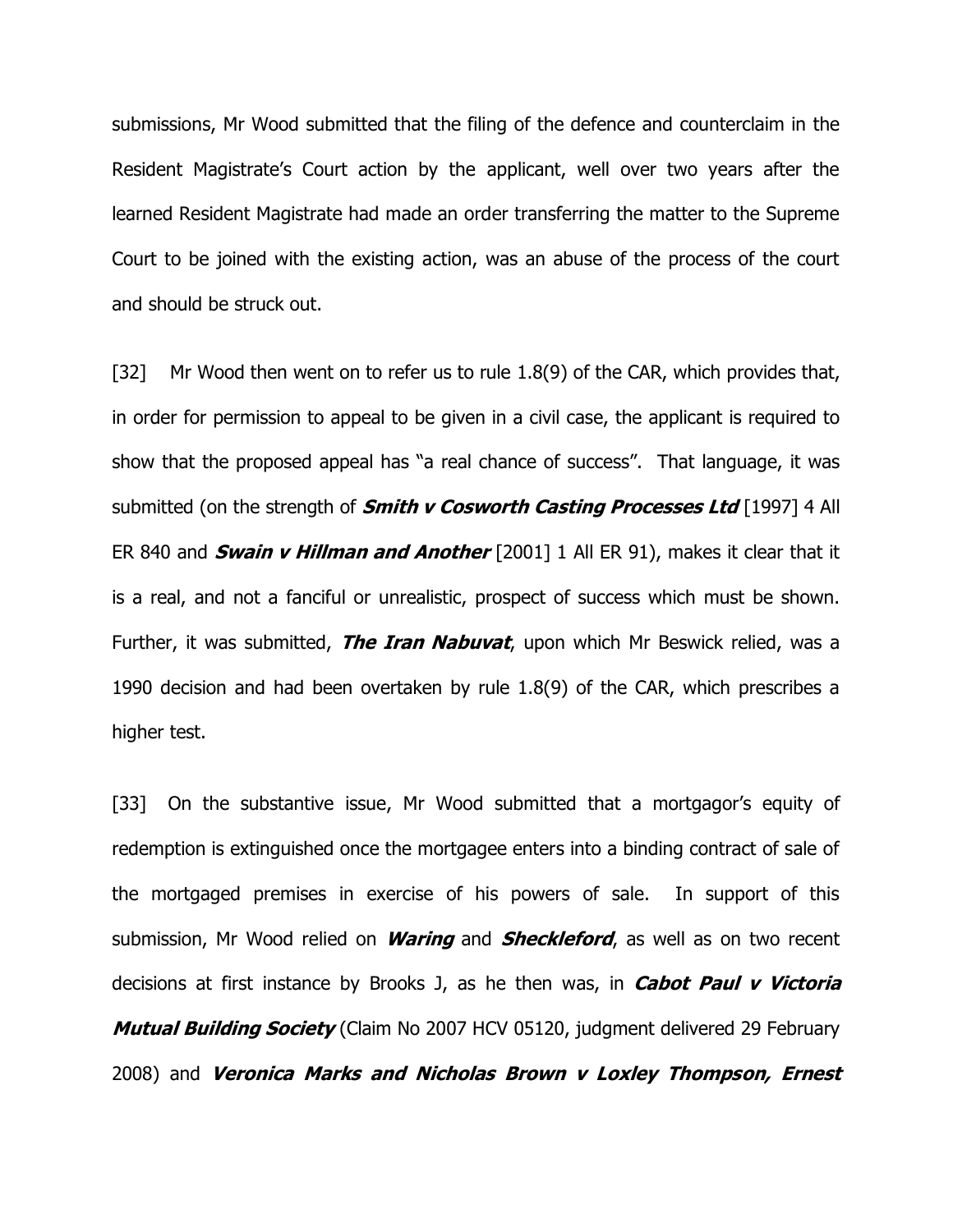**Allen and N & N Investment Ltd** (Claim No HCV 0847 of 2003, judgment delivered 22 March 2006). Reliance was also placed on section 106 of the RTA.

[34] As regards the contention that the  $2<sup>nd</sup>$  respondent had actual knowledge of any impropriety or irregularity in the exercise by the  $1<sup>st</sup>$  respondent of the powers of sale, Mr Wood pointed out that, in the 2 March 2007 letter, the applicant did not state what was meant by the assertion that it was "questionable" whether the  $1<sup>st</sup>$  respondent "can properly exercise any power of sale…which [it] might have without my knowledge and consent", neither did he plead in his claim that he did not receive the statutory formal notice. In any event, Mr Depass' affidavit made it clear, Mr Wood submitted, that not only was a formal notice of default (which is what the law requires) in fact sent to the applicant, but that that it was actually received by him. In these circumstances, it was submitted, section 106 of the RTA makes it clear that a purchaser from the mortgagee is under no duty to make any enquiries as to whether the powers of sale were properly exercised and is therefore under no duty to the mortgagor, whose only remedy in the event that the sale is in any way irregular is one in damages against the mortgagee. It was accepted that the element of fraud would make a difference, but in any such case, it was submitted, wrongful conduct on the part of the purchaser would need to be alleged and proved.

[35] Finally, on the question of the effect of the consent judgment which had been entered into in the previous suit between the  $1<sup>st</sup>$  respondent and the applicant, Mr Wood submitted that, as a matter of general principle, the fact that the  $1<sup>st</sup>$  respondent had brought an action and obtained judgment on the mortgage debt did not put an end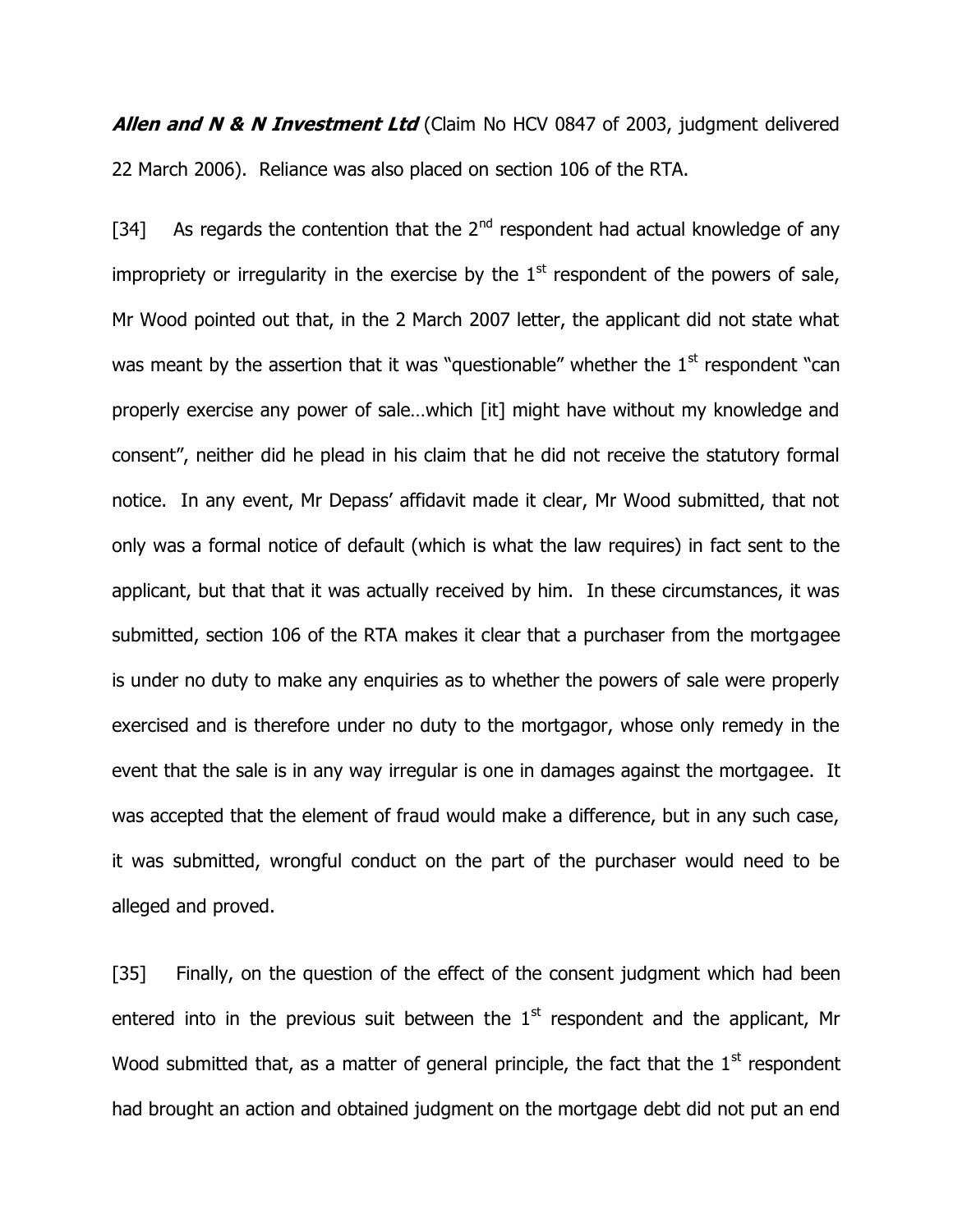to its security where, as in the instant case, the debt remained owing. On this point, we were referred to an extract from Fisher & Lightwood's Law of Mortgage (2<sup>nd</sup> Australian edn, para. 16.7), as well as to the old case of **Lloyd v Mason** (1844) 67 ER 590.

[36] In all the circumstances, it was submitted, Anderson J was entirely correct in his decision to strike out the statement of case in relation to the  $2<sup>nd</sup>$  respondent and the applicant's case for the grant to him of leave to appeal had accordingly not been made out.

[37] Mr Courtney Bailey for the  $1<sup>st</sup>$  respondent adopted Mr Wood's submissions and reiterated that the  $1<sup>st</sup>$  respondent had only become aware of the allegation that the applicant had not been given the statutory notice during Mr Beswick's submissions to this court. That late contention having been dealt with by Mr Depass in his affidavit, the applicant's appeal had no prospect of success and the judgment of Anderson J was therefore, as Panton P had concluded, unassailable.

[38] Mr Oswald James held for Mr Beswick on 24 November 2011, which is the day on which the hearing of the application was completed. In a brief reply to the respondents' submissions, Mr James submitted that the consent judgment in the action by the  $1<sup>st</sup>$  respondent against the applicant was "overarching". The effect of this was to create a merger with the mortgage debt, which was therefore subsumed in the consent judgment. As regards Mr Depass' affidavit, Mr James maintained that it contained no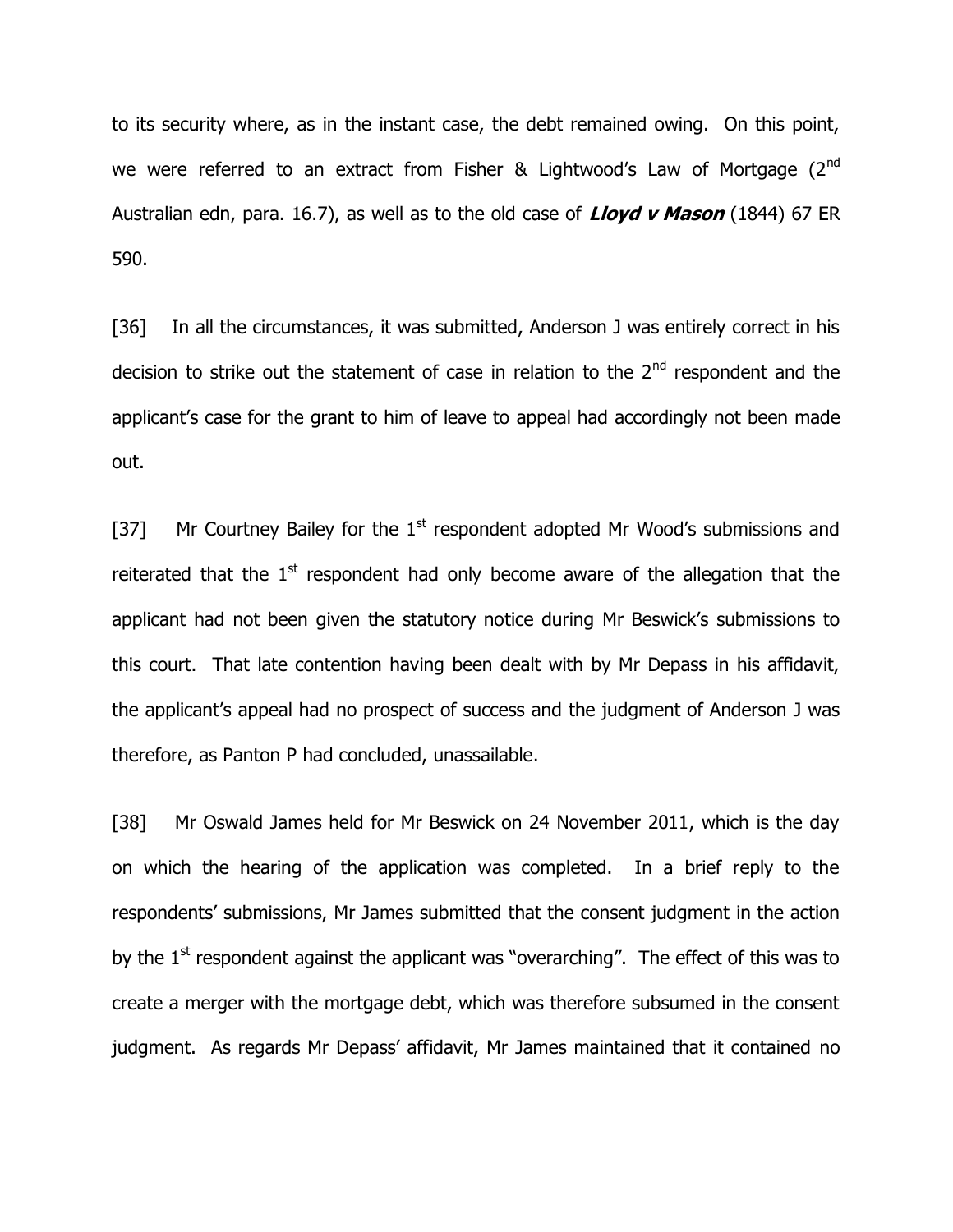proof of service and that the file note attached to the affidavit ought not to be treated as conclusive, there having been no cross-examination of Mr Depass on the affidavit.

#### **Leave to appeal - the threshold**

[39] Rule 1.8(9) of the CAR provides as follows:

"The general rule is that permission to appeal in civil cases will only be given if the court or the court below considers that an appeal will have a real chance of success."

[40] This court has on more than one occasion accepted that the words "a real chance of success" are to be interpreted to mean that the applicant for leave must show that, in the language of Lord Woolf MR in **Swain v Hillman** (at page 92), "there is a 'realistic', as opposed to a 'fanciful' prospect of success". Although in that case Lord Woolf MR was speaking in the context of an application for summary judgment, in respect of which rule 15.2 of the CPR requires the applicant to show that there is "no real prospect" of success on either the claim or the defence, this formulation has been held by this court to be equally applicable to rule 1.8(9) (see, for instance, **William Clarke v Gwenetta Clarke** [2012] JMCA App 2, paras [26]-[27]).

[41] I therefore accept that, in order for leave to appeal to be granted in this case, the applicant must show that he has a real, and not a fanciful or unrealistic chance of success in the proposed appeal. As Mr Wood submitted, in my view correctly, the distinctly less stringent test applied by the court in **The Iran Nabuvat** has indeed been overtaken by the clear language of rule 1.8(9).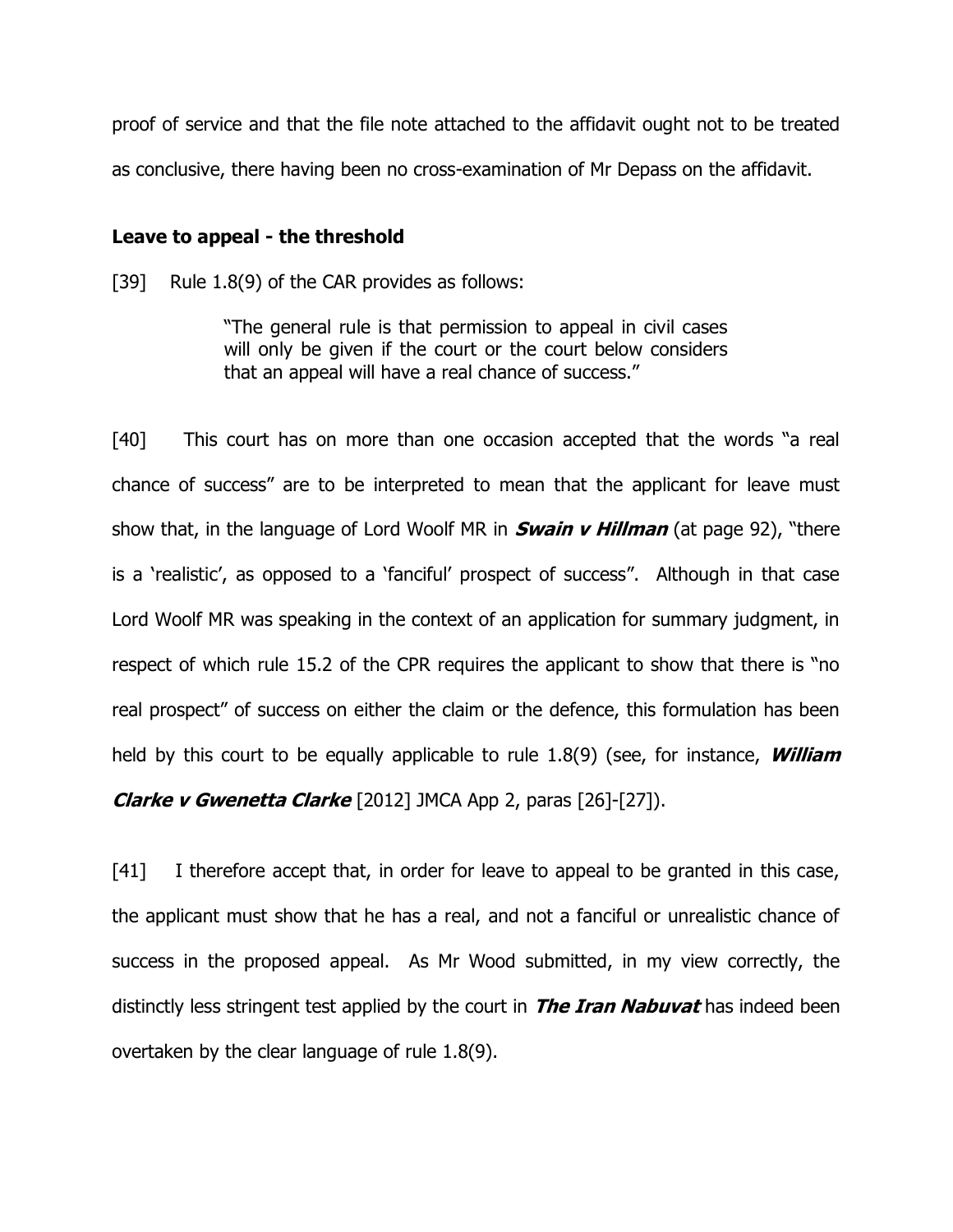## **The legal context**

[42] In his influential judgment in **Waring**, Crossman J had to consider the effect of section 101(1)(i) of the Law of Property Act, 1925 ('the LPA'), which gave to a mortgagee a power, "when the mortgage money has become due, to sell, or to concur with any other person in selling the mortgaged property…without being answerable for any loss occasioned thereby". Crossman J considered that this section gave to the mortgagee power to sell the mortgaged property, and that that power was "a power by selling to bind the mortgagor" (page 644). The learned judge went on to say this:

> "If that were not so, the extraordinary result would follow that every purchaser from a mortgagee would, in effect, be getting a conditional contract, liable at any time to be set aside by the mortgagor's coming in and paying the principal, interest and costs. Such a result would make it impossible for a mortgagee, in the ordinary course of events, to sell unless he was in a position to promise that completion should take place immediately or on the day after the contract, and there would have to be a rush for completion in order to defeat a possible claim by the mortgagor.

> It seems to me impossible seriously to suggest that the mortgagor's equity of redemption remains in force pending completion of the sale by conveyance. The only effect of the conveyance is to put the legal estate entirely in the purchaser; that follows from section 104(1) of the [Act], which provides that a mortgagee shall have power to convey the legal estate; and the whole legal estate can be conveyed free from all estates, and rights to which the mortgage has priority."

[43] Section 106 of the RTA, in addition to giving to the mortgagee a power of sale in the event of non-compliance by the mortgagor with a notice of default served pursuant to section 105, expressly relieves a purchaser from the mortgagee of any obligation "to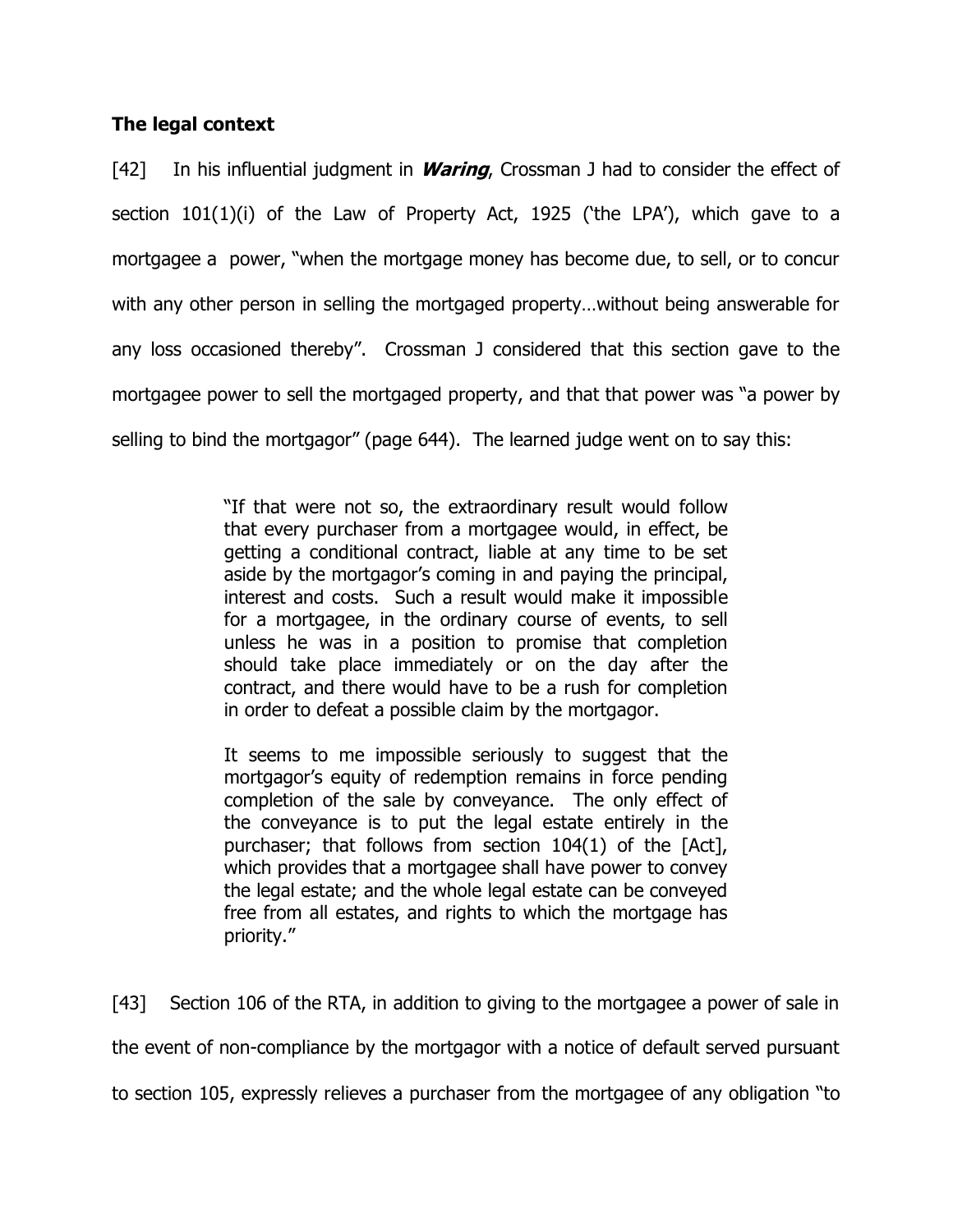see or inquire whether such default…shall have been made or have happened, or have continued, or whether such notice as aforesaid shall have been served, or otherwise into the propriety or regularity of any such sale". Further, the remedy of "any persons damnified by an unauthorized or improper or irregular exercise of the power" is explicitly limited to one in damages only against the mortgagee.

[44] In **Sheckleford**, the question on appeal was whether an interlocutory injunction ought to have been granted to restrain the completion of a sale by a mortgagee acting under powers of sale to a bona fide purchaser for value, given the fact that, under section 106 of the RTA, the mortgagor's remedy, if any, was against the mortgagee for damages only. The court was unanimously of the view that the injunction ought not to have been granted and that it should accordingly be lifted to allow completion of the sale to the purchaser, leaving the disgruntled mortgagor free to pursue such claim as he might have against the mortgagee. Although acknowledging that the RTA was based on the Torrens system of land registration, while the LPA was not, the court was nevertheless of the view that there were sufficient similarities in the statutory provisions on this point to make the dicta of Crossman J in **Waring** equally applicable in

## **Sheckleford**.

[45] This is how Forte P stated the position under the RTA (at page 7):

"It is clear from the provisions of section 106, that it not only gives the mortgagee the power to sell, but is specific in protecting a bona fide purchaser for value from the consequences that may flow, if the exercise of the power by the mortgagee was the result of impropriety or irregularity."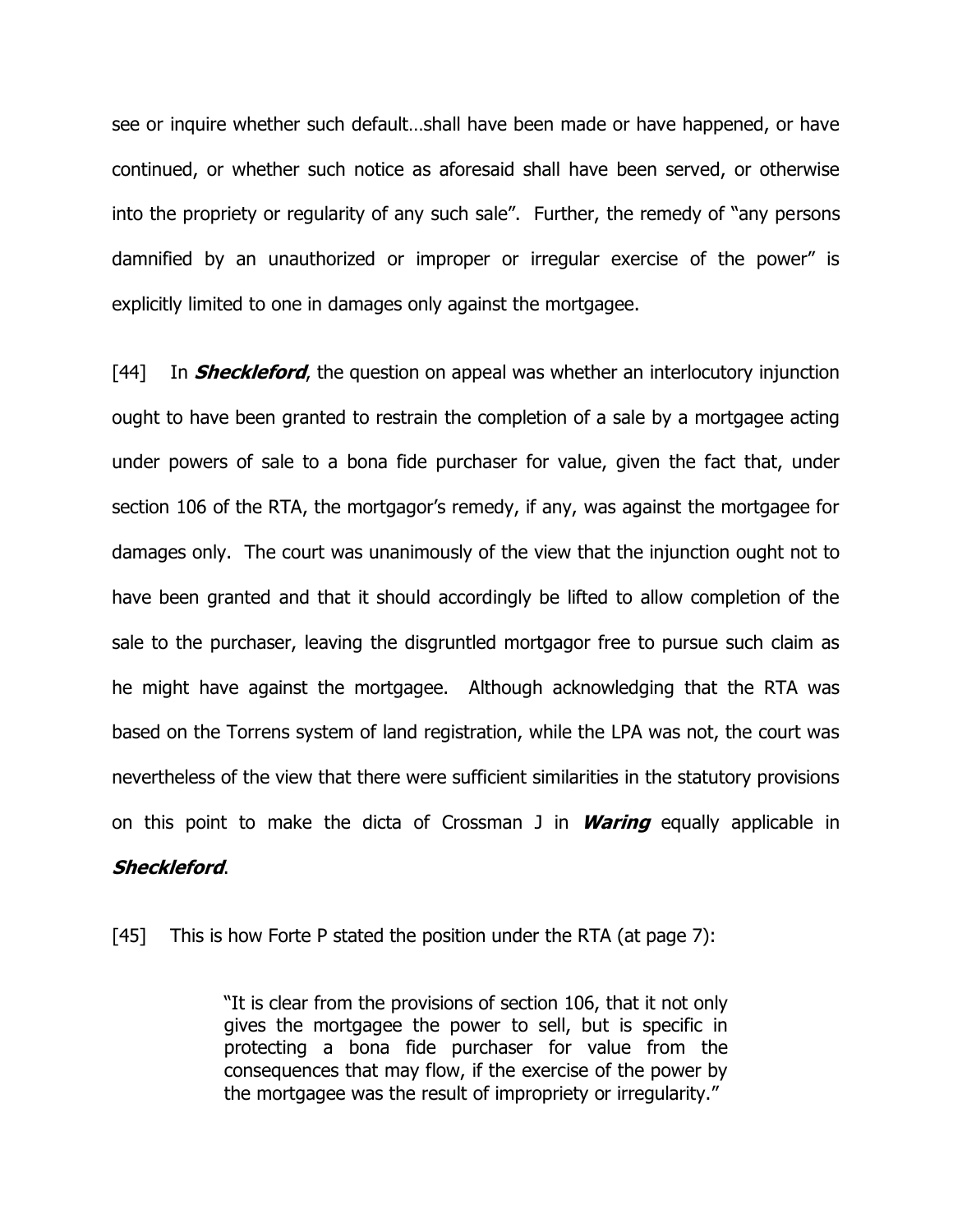[46] To similar effect, Harrison JA (as he then was) said this (at page 20):

"The words and tenor of section 106 provide protection to a bona fide purchaser for value innocent of any wrongdoing of a mortgagee in the exercise of the power initiating a sale of mortgaged property…

…The mortgagee, however, like any mortgagee who exercises a power of sale under section 106…is subject to the scrutiny of a court, to ensure that there is no '…unauthorized or irregular exercise of the power'. This sanction for any misbehavior found, is for the protection of a wronged mortgagor."

[47] As regards the question whether a mortgagee's power of sale is affected by previous attempts to collect the mortgage debt, Mr Wood very helpfully referred us to

the following extract from Fisher and Lightwood:

"Contrary to the general rule that a person liable to be sued is not to be harassed by a multiplicity of actions, it is the right of the mortgagee or other secured creditor, so long as any part of the debt remains unpaid, to pursue any or all of his remedies at the same time; and in the sequence of his choice:"

(See also **Lloyd v Mason**, in which Wigram V-C stated unequivocally that, "A

mortgagee, whether legal or equitable, does not waive his security by bringing an

action against his debtor.")

[48] From the foregoing, I would therefore conclude that the legal position is as follows:

(i) Once a notice of default has been served on a mortgagor

in arrears, pursuant to section 105 of the RTA, section 106

gives the mortgagee a power of sale of the mortgaged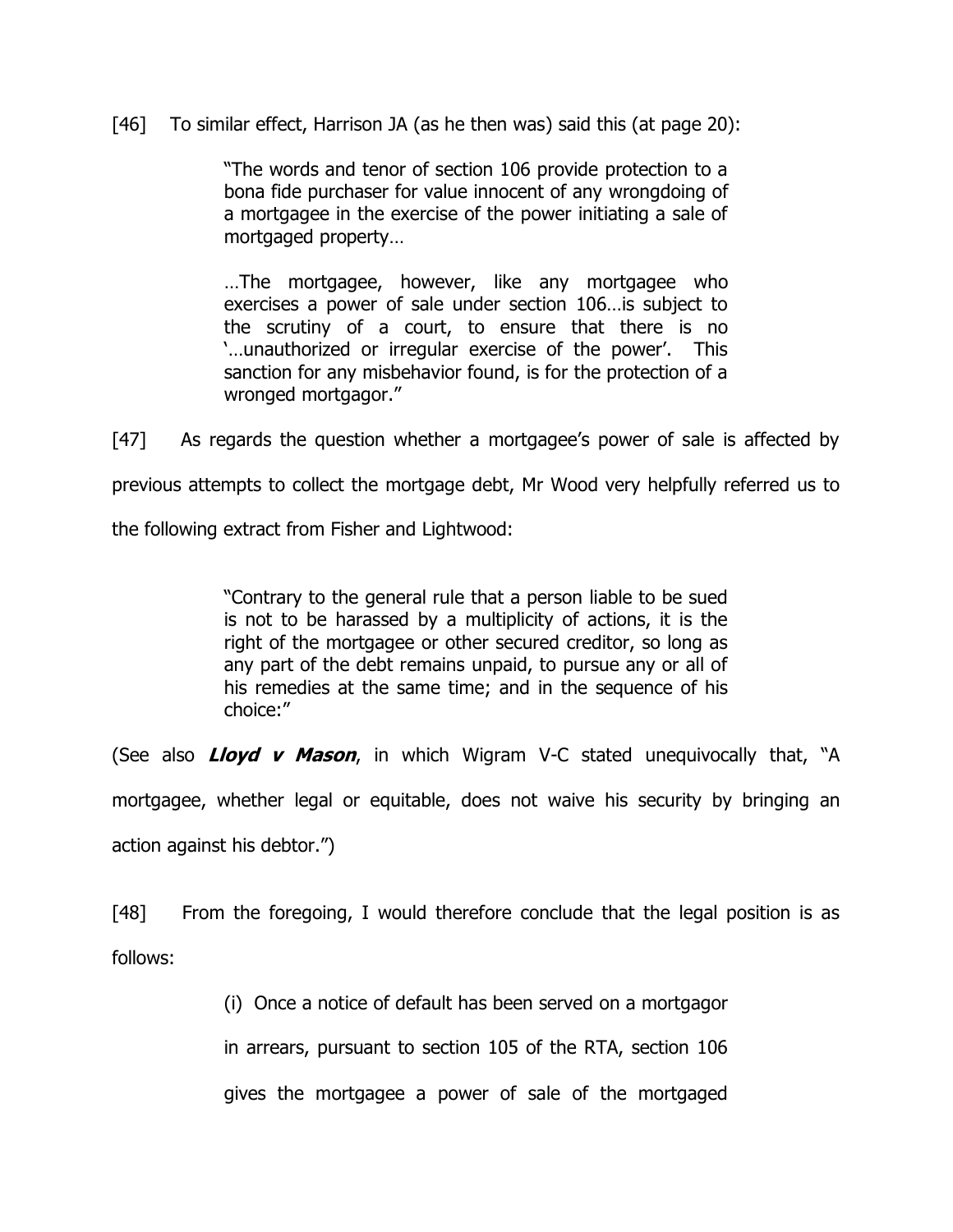property if the default continues for a period of one month after service of the notice;

(ii) a bona fide purchaser for value from the mortgagee acting under the statutory power is under no obligation to see or inquire (a) whether there has actually been a default on the part of the mortgagor, (b) whether notice of default has been served, or (c) otherwise into the propriety or the regularity of the sale;

(iii) the remedy of any person suffering loss from an unauthorised, improper or irregular exercise of the power of sale lies in damages only against the person exercising the power;

(iv) so long as the mortgage debt, or any part of it, remains unpaid, the mortgagee's power of sale remains unaffected by any previous attempt to collect the mortgage debt by other means, such as an action.

#### **Anderson J's judgment**

[49] Against this background, I can now consider briefly the way in which the learned judge dealt with the matter. Firstly, he asked himself a question and stated a proposition, in the following terms (at para. 20):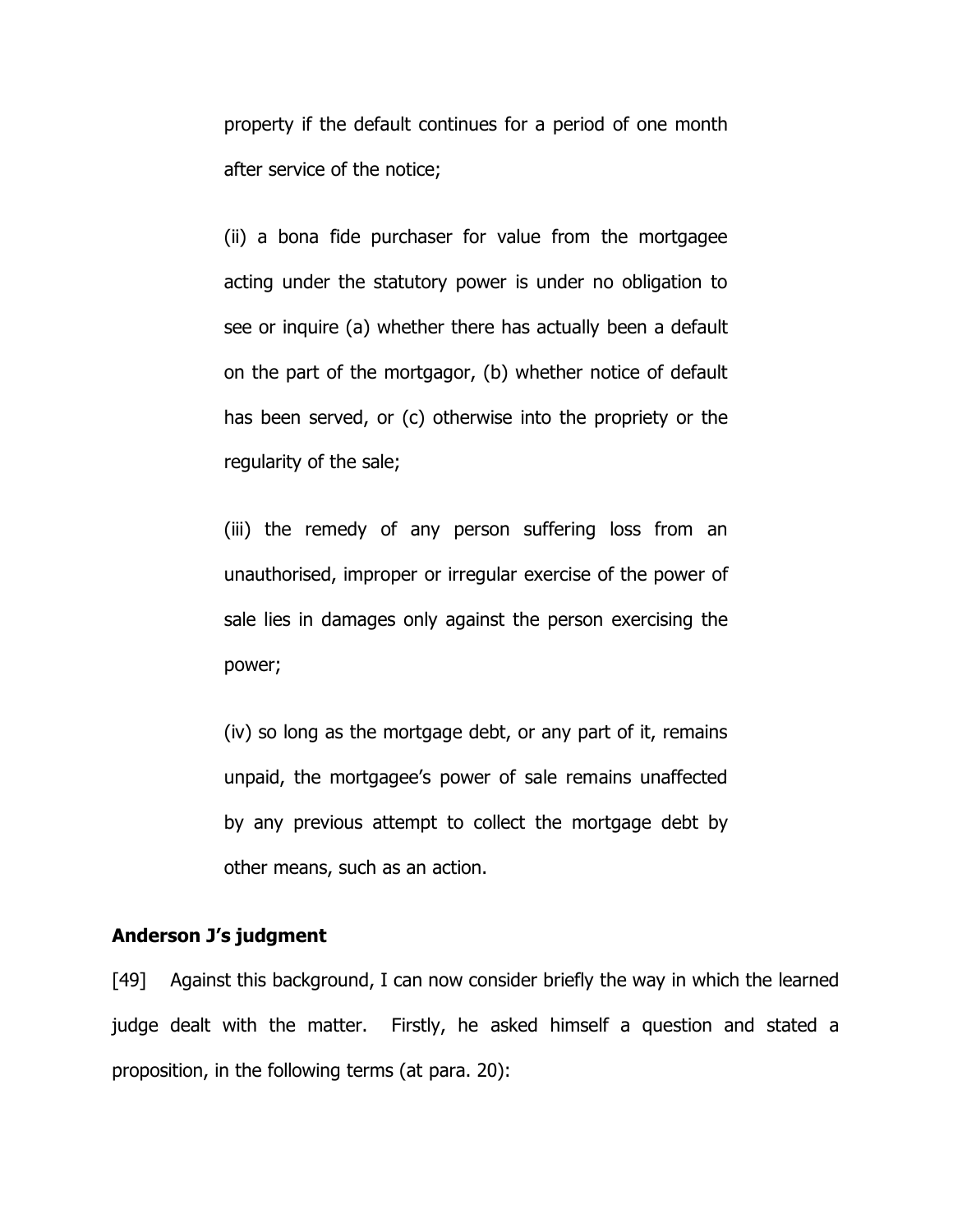"The question is: what is the nature of the knowledge of which the purchaser, here, the 2<sup>nd</sup> defendant, ought to be seized so as to take away the protections afforded by section 106 of the RTA? It would seem from the authorities that, once a valid contract of sale has been entered into, a court will not restrain the completion of the sale by a mortgagee under powers of sale contained in the mortgage unless, the mortgagor establishes that the contract for sale was made in bad faith or the mortgage was not valid or the powers of sale was [sic] being used for some improper motive."

[50] In support of this proposition, the judge referred to a number of authorities, including **Waring** and **Sheckleford**. He then went on to consider the evidence, in particular the 2 March 2007 letter, which, it was contended, constituted notice to the  $2^{nd}$  respondent that the  $1^{st}$  respondent's powers of sale were constrained by the consent judgment and that the  $2<sup>nd</sup>$  respondent was not therefore entitled to the protection of section 106. In reliance on the judgment of Harrison JA in **Sheckleford** (see para. [46] above), Anderson J took the view (at para. 29) that "in order to deny the purchaser of his section 106 protection, it is necessary for the purchaser to have **actual knowledge of the irregularity or impropriety in the exercise of the power of sale by the mortgagee**" (emphasis in the original). The 2 March 2007 letter, the learned judge concluded on this point, "does not provide knowledge of the character which Harrison JA said was necessary to deny the purchaser protection under section 106".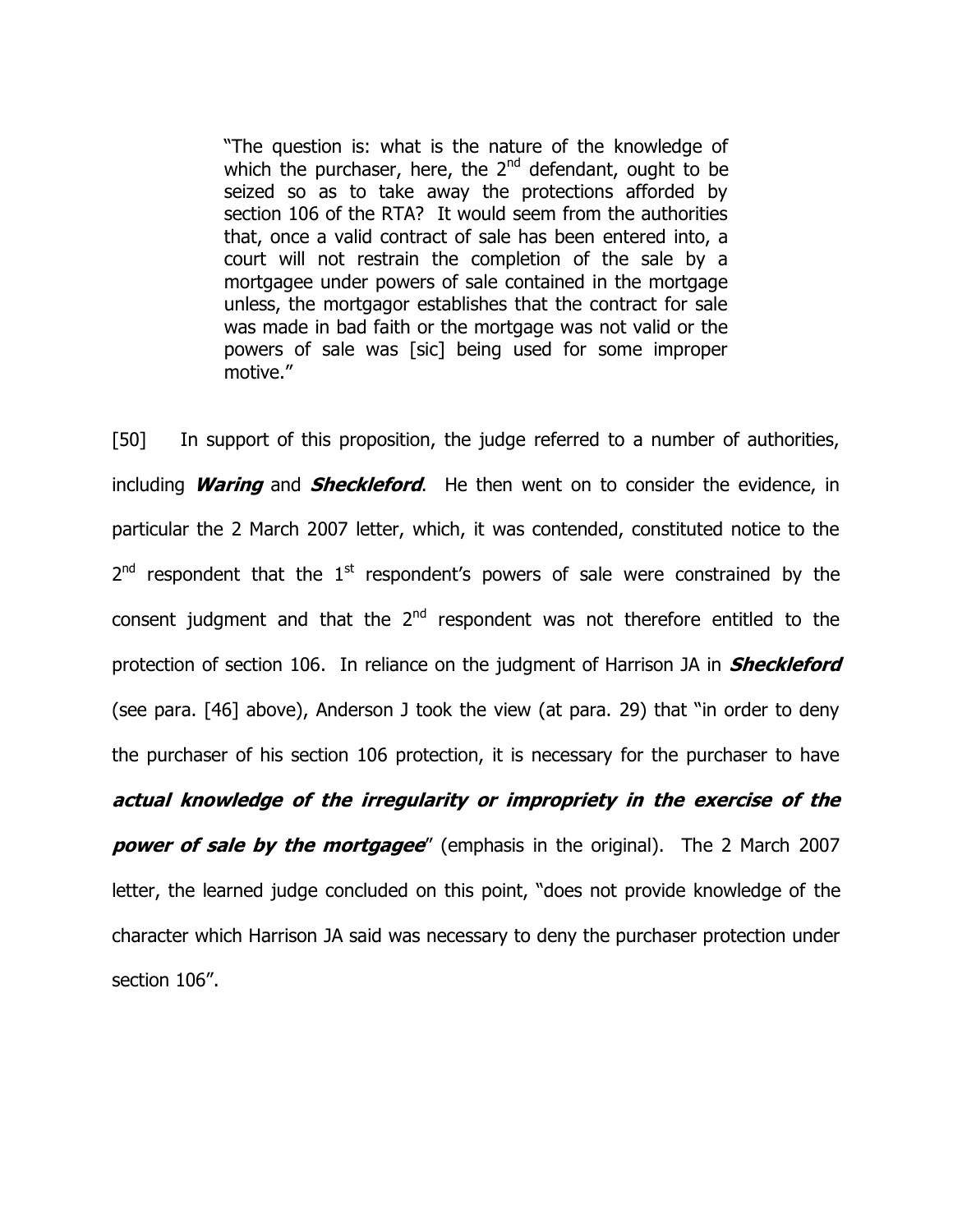## **Conclusion**

[51] I do not think that the judge's analysis or conclusions can be faulted in any respect. There was absolutely no evidence put forward by the applicant to suggest that the  $2<sup>nd</sup>$  respondent had actual knowledge of any irregularity or impropriety in the  $1<sup>st</sup>$ respondent's exercise of its powers of sale. Before Anderson J, the high point of the applicant's case was the 2 March 2007 letter, which did no more than alert the  $2^{nd}$ respondent to the existence of litigation involving the property and the existence of two judgments, one by consent and the other on appeal. The authorities clearly show that any such pre-existing judgment could not be effective to deprive the  $1<sup>st</sup>$  respondent of its rights under the mortgage, so long as any part of the mortgage debt remained unpaid, which there is no question that it did in this case.

[52] As for the late suggestion that the applicant had been unaware of the  $1<sup>st</sup>$ respondent's exercise of the power of sale (which does not appear to have played any part in the hearing before the judge below), it seems to me that that was conclusively met by Mr Depass' affidavit, which demonstrated irresistibly that the applicant had indeed been advised of the sale proceedings by service on him of a notice of default in the usual way.

[53] The sale to the  $2^{nd}$  respondent by the  $1^{st}$  respondent acting under powers of sale that had clearly arisen therefore seems to me to be completely unchallengeable, both as a matter of law and on the facts alleged by the applicant.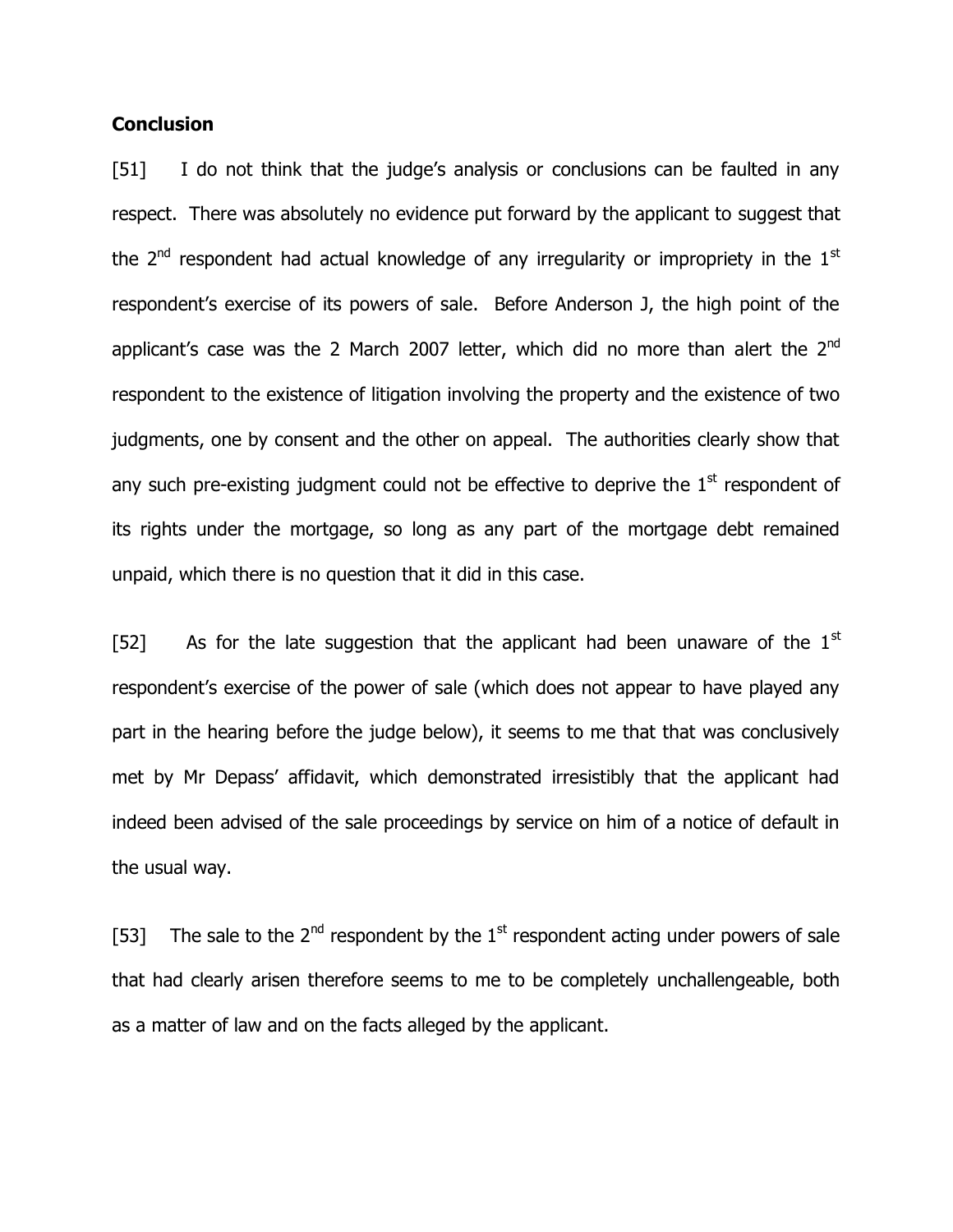[54] It further seems to me that these conclusions remain entirely unaffected by either **Jenkins v Jones** or **Selwyn v Garfit**, upon which the applicant placed great reliance, both before us and in the court below. In **Jenkins v Jones**, the evidence plainly established that, although the mortgagor had made several attempts in good faith to redeem the mortgaged property, the mortgagees "resolved that there should be no redemption, but that there should be a sale" (per Sir John Stuart V-C, at page 106). The court found that the purchaser, who contended that he was a *bona fide* purchaser for value under the power of sale, "was present, and saw the struggle to redeem, and…must have known that the effect of his act would be to destroy the right to redeem which the [mortgagor] was endeavouring to establish while the sale was pending" (page 109). He therefore "proceeded at his peril", and the sale was accordingly set aside, on the ground that it was oppressive and invalid against the mortgagor. In **Selwyn v Garfit**, it was held that, on the true construction of the mortgage deed in question, the power of sale had not properly arisen at the time of the purported sale to the third party, which had therefore to be set aside. Both cases therefore turned entirely on their own facts, and the learned judge below was, in my view, correct to distinguish them as having no application to the instant case.

[55] It was for these reasons that I came to the conclusion that the applicant had not made good his submission that an appeal by him in the instant case would have a real  $-$  or indeed, any  $-$  chance of success. I would only add that the filing by the applicant of an amended defence and counterclaim in the Resident Magistrate's Court on 21 November 2011, which was the very same day on which the hearing of this application